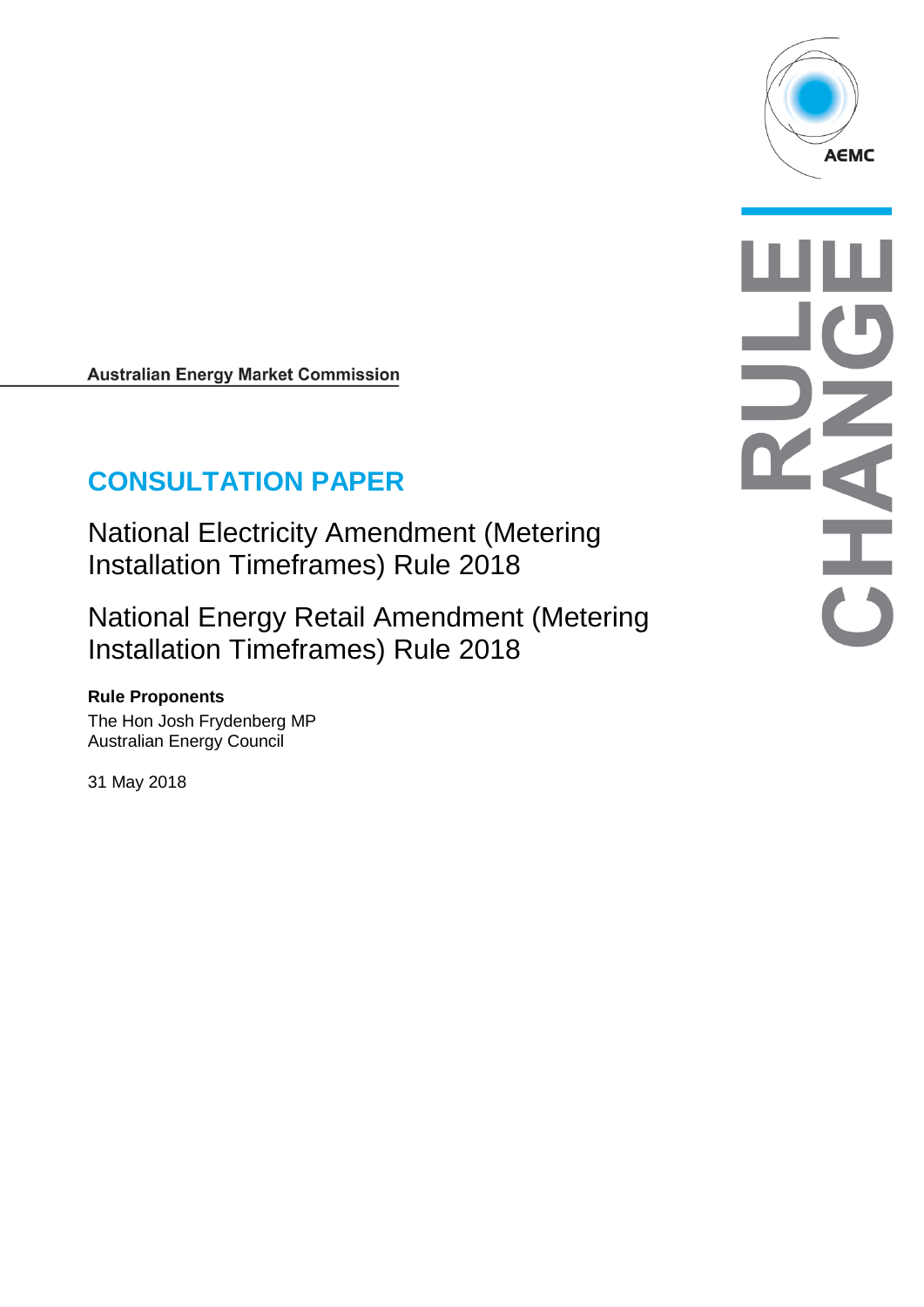#### **Inquiries**

Australian Energy Market Commission PO Box A2449 Sydney South NSW 1235

**E**: aemc@aemc.gov.au **T**: (02) 8296 7800 **F**: (02) 8296 7899

Reference: ERC0236

#### **Citation**

AEMC 2018, Metering installation timeframes, Consultation paper, 31 May 2018

#### **About the AEMC**

The AEMC reports to the Council of Australian Governments (COAG) through the COAG Energy Council. We have two functions. We make and amend the national electricity, gas and energy retail rules and conduct independent reviews for the COAG Energy Council.

This work is copyright. The Copyright Act 1968 (Cth) permits fair dealing for study, research, news reporting, criticism and review. Selected passages, tables or diagrams may be reproduced for such purposes provided acknowledgement of the source is included.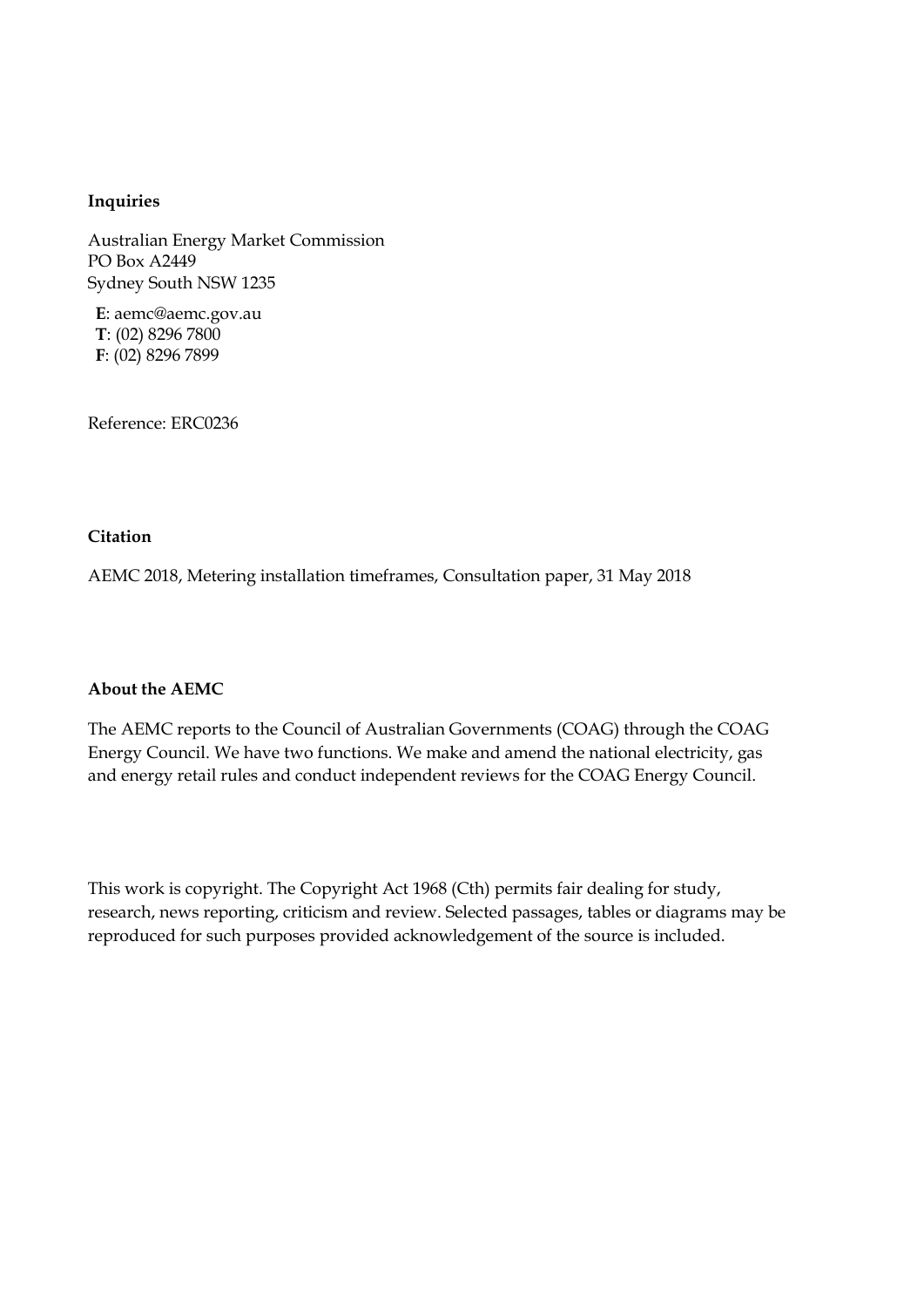# **Contents**

| 1              |     |                                                                    |  |  |  |
|----------------|-----|--------------------------------------------------------------------|--|--|--|
| $\overline{2}$ |     |                                                                    |  |  |  |
|                | 2.1 |                                                                    |  |  |  |
|                | 2.2 |                                                                    |  |  |  |
|                | 2.3 |                                                                    |  |  |  |
|                | 2.4 |                                                                    |  |  |  |
| 3              |     |                                                                    |  |  |  |
|                | 3.1 |                                                                    |  |  |  |
|                | 3.2 |                                                                    |  |  |  |
|                | 3.3 |                                                                    |  |  |  |
|                | 3.4 |                                                                    |  |  |  |
|                | 3.5 | The 24 hour phone enquiry line for planned interruption notices 14 |  |  |  |
|                | 3.6 |                                                                    |  |  |  |
| 4              |     |                                                                    |  |  |  |
|                | 4.1 |                                                                    |  |  |  |
|                | 4.2 |                                                                    |  |  |  |
| 5              |     |                                                                    |  |  |  |
|                | 5.1 |                                                                    |  |  |  |
|                | 5.2 |                                                                    |  |  |  |
|                | 5.3 |                                                                    |  |  |  |
| 6              |     |                                                                    |  |  |  |
|                | 6.1 |                                                                    |  |  |  |
|                | 6.2 |                                                                    |  |  |  |
|                |     |                                                                    |  |  |  |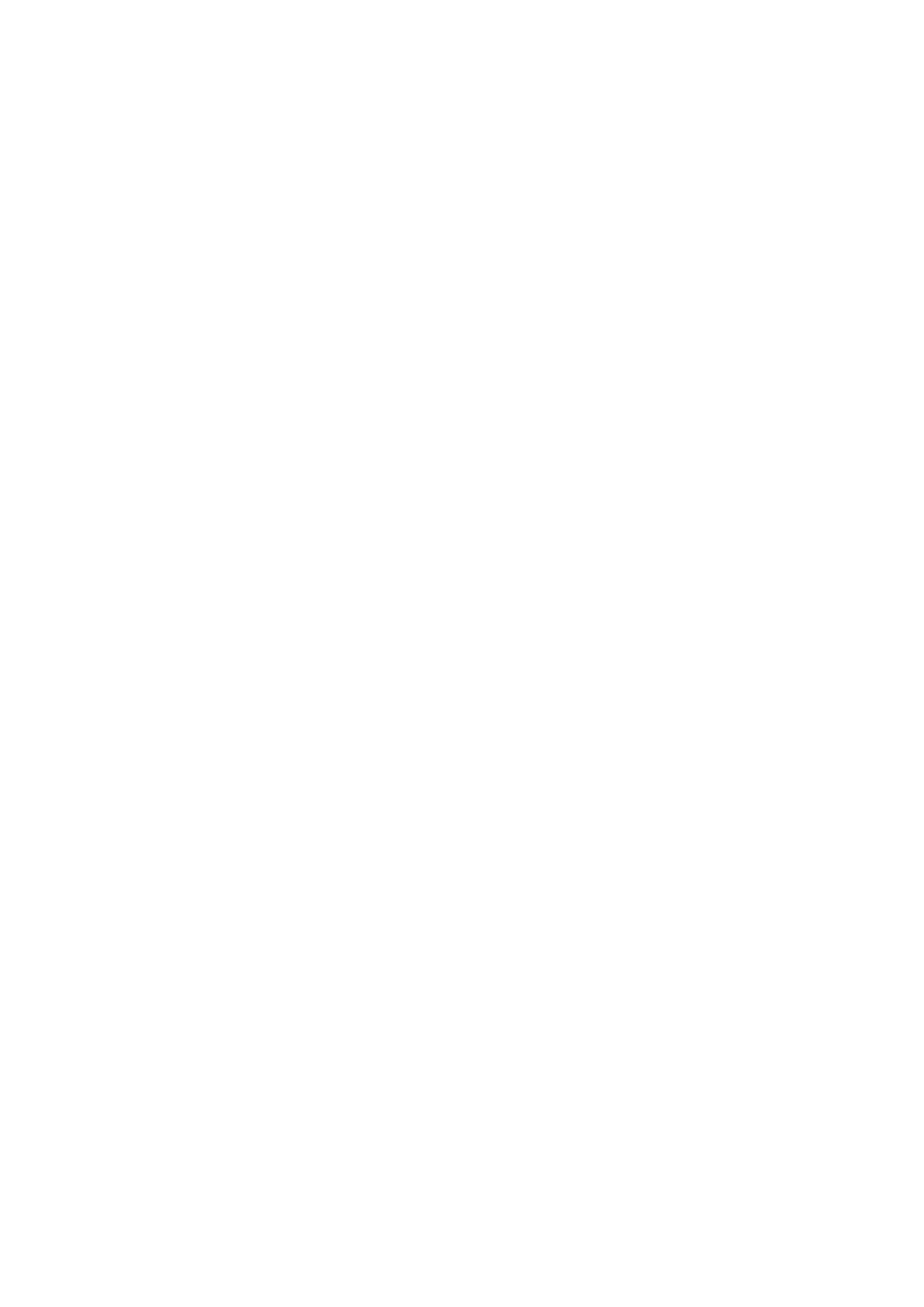# <span id="page-4-0"></span>**1 Introduction**

The Australian Energy Market Commission (AEMC or Commission) has received the following rule change requests:

- 1. On 5 March 2018, the Hon Josh Frydenberg MP, Minister for the Environment and Energy, submitted a rule change request to require that electricity retailers use their best endeavours to either provide small customers with a metering installation on a date agreed with the customer, or where no date is agreed, within six business days after the customer has met necessary preconditions.
- 2. On 5 May 2018, the Australian Energy Council (AEC) submitted a rule change request to:
	- (a) extend the timeframes in which faulty electricity meters must be replaced from ten days to 20 days, in recognition of the processes involved
	- (b) allow electricity retailers to give customers less than four business days' notice of a planned outage, where the customer agrees
	- (c) allow customers to opt out of the written notification requirements involved in a retailer led deployment of advanced meters
	- (d) address several other issues related to planned interruption notices.<sup>[1](#page-4-1)</sup>

These rule change requests seek changes to the National Electricity Rules (NER) and the National Energy Retail Rules (NERR) to address issues related to metering installation timeframes. The Commission has consolidated the rule change requests in order to streamline the consultation process for stakeholders.

This consultation paper has been prepared to facilitate public consultation on the consolidated rule change requests and to seek stakeholder submissions.

This paper:

- sets out a summary of, and a background to, the rule change request
- identifies a number of questions and issues to facilitate the consultation on this rule change request
- outlines the process for making submissions.

<span id="page-4-1"></span><sup>&</sup>lt;sup>1</sup> These include: removing the application of the planned interruption notification provisions to large customers; and only requiring the retailer to provide a telephone number for enquiries about planned interruption notices during business hours, and not 24 hours.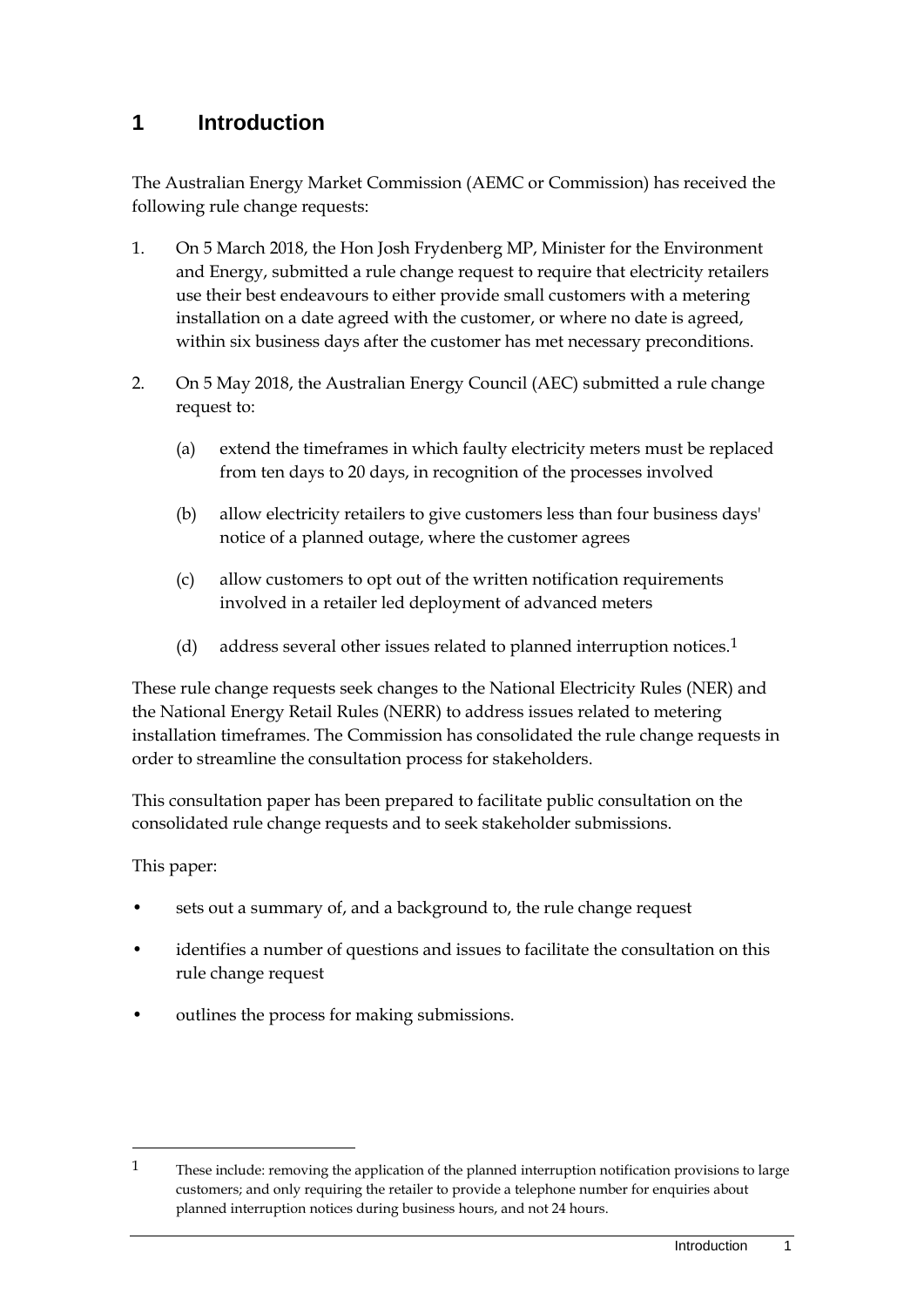# <span id="page-5-0"></span>**2 Background**

#### <span id="page-5-1"></span>**2.1 Competition in metering**

On 1 December 2017, new rules commenced that introduced a competitive framework for metering services. The *Expanding competition in metering and related services* final rule (competition in metering) sought to facilitate a market-led deployment of advanced meters. Consumers would be able to drive the uptake of advanced meters, and innovation, through their choice of new products and services. It also allows other participants such as retailers to roll out advanced meters where they can see benefits from the services provided (such as remote meter reading). The competition in metering rule involved significant amendments to the NER and NERR.

#### **2.1.1 Types of electricity meters**

Accumulation meters (type 6 meters) are the most common form of meter in the National Electricity Market (NEM) and perform only basic metering functions. Accumulation meters record the amount of electricity used, but not the time it was used. The customer is billed based on the difference between meter reads. As a consequence, customers are often on a flat rate for electricity, may receive an estimated meter read if an actual meter read cannot occur, and have limited understanding of their energy usage patterns or ability to manage usage to reduce their bills.

Interval meters (type 5 meters) take more detailed measurements of electricity usage (every 30 minutes) and store that data on the meter until it can be manually collected. Interval meters can support some services for customers, such as different tariff arrangements, but do not have communications functionality to be remotely read and controlled. Therefore there is limited ability for customers with type 5 meters to understand and manage their electricity usage in real time.

Advanced meters (type 4 meters), and the products and services enabled by those meters, give customers greater choice and control. From 1 December 2017, all new metering installations and replacement meters must be an advanced meter that is capable of providing a set of minimum services, $2$  although there is nothing to prevent advanced meters including functionality for other services if there is demand for those services. A competitive roll out of advanced meters will mean that advanced meters will be provided at a lower cost to consumers compared with a mandatory roll out, as advanced meters will only be installed where it is cost efficient to do so.

<span id="page-5-2"></span><sup>2</sup> The required minimum services specification for advanced metering installations is set out in Schedule 7.5 of the NER and includes: remote disconnection; remote re-connection; remote on-demand meter read; remote scheduled meter read; metering installation inquiry; advanced meter reconfiguration.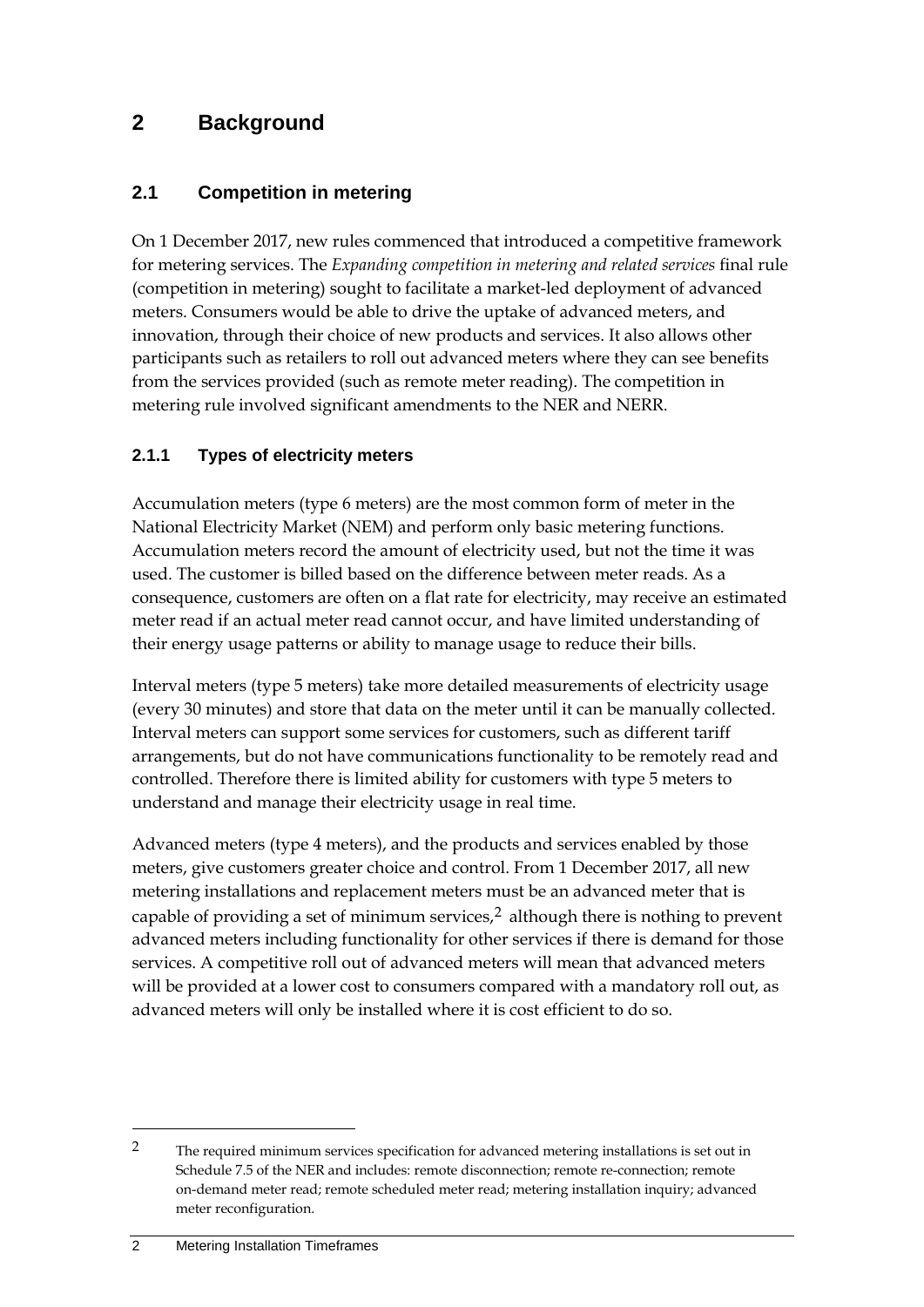#### **2.1.2 Consumer benefits of advanced meters**

Advanced meters are expected to provide consumers with the following benefits:

- **Better information**: advanced meters can provide more granular information and price signals to better enable customers to make decisions about how and when to use electricity, and allow them to change their behaviour to lower costs. Customers could use a third party service such as an app or in-home display to see real-time information about their electricity usage.
- **Cost reflective pricing**: advanced meters can support different tariff structures. In addition to a flat tariff structure, customers may be able to choose from time-of-use or demand pricing structures or various forms of rebates to enable the customer to reduce its bill by moving its electricity usage to off peak times. This can also help distributors defer expensive augmentations to the network that are otherwise necessary to accommodate peak demand.
- **New products and services**: the competition in metering rule supports the development of a market for new innovative products and services. One example is an in-house display that uses the live consumption data from the advanced meter to provide consumers with detailed analytics about the appliance usage and associated costs. Another example is a load management product that enables a third party to control certain parts of the customer's load (such as an air conditioner or pool pump) in return for an incentive.
- **Better retail service**: retailers are expected to offer more innovative pricing, product and service options for consumers. Advanced meters will also enable retailers to disconnect and reconnect their customers quickly, for example when they move house. The ability to remotely read meters will also facilitate quicker customer transfers, as well as giving customers more possibilities to reduce bill shock, for example through monthly or weekly billing arrangements if agreed to by the customer.
- **Better network service:** the information provided by advanced meters can give distributors a better picture of electricity consumption patterns and enable them to make more efficient network investment decisions. Also as mentioned above, demand management and other products may be able to help reduce peak demand and defer or avoid expensive network augmentations. This would benefit all consumers through lower network costs.

#### **2.1.3 Implementation**

The competition in metering final rule determination was published on 26 November 2015. Since then, a significant industry-wide implementation program has been underway to prepare for commencement of the reforms. This included:

• Australian Energy Market Operator (AEMO) amending the relevant procedures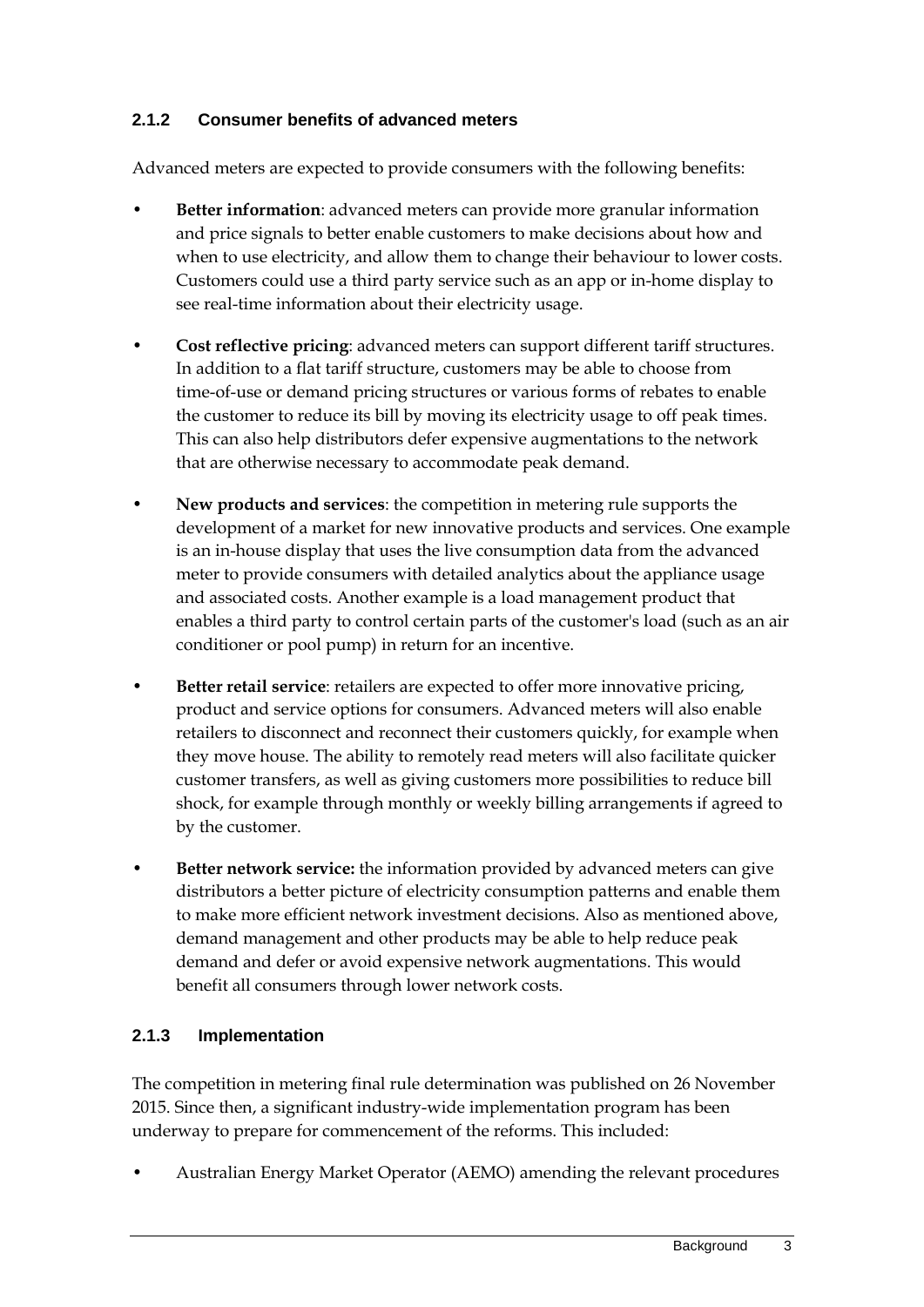- Australian Energy Regulator (AER) developing ring-fencing guidelines for distributors to provide competitive services
- AEMO developing a registration process for metering coordinators
- retailers and distributors amending their standard contracts for customers
- businesses and AEMO updating their systems and internal processes.

An industry-wide program of this scale comes with risks, including challenges in completing system changes and arranging commercial agreements in time for commencement, as well as managing customer risks associated with new connections, transfers, faults and emergencies. To identify and mitigate these risks, AEMO and market participants worked together intensively through a formal process, which included monthly industry readiness reporting and undertaking monitoring and reporting of industry risks.

One strategy adopted to manage customer risks was the introduction of an optional staged approach for retailers to take on responsibility for new connections and faults, in situations where customer supply was at risk. Under the staged approach, retailers would have an additional four months, until 31 March 2018, for metering responsibility to transfer from distribution businesses to metering coordinators. This provided retailers and metering coordinators with additional time to ensure their systems were in place to manage the new responsibilities. However, it has meant that the installation of replacement meters has been slow to ramp-up and some customers have experienced delays.

Since 1 December 2017, approximately 100,000 advanced meters have been installed across the NEM, excluding Victoria. A significant portion of the installations have occurred since the transition period ended on 31 March 2018. A large number of advanced meters were also installed during the transition to the new rules, with a total of over 500,000 advanced meters having been installed outside of Victoria since the competition in metering rules were made in November 2015.

AEMO and the AER are continuing to work with industry members to adjust to the new metering roles and responsibilities. In addition, the rule proponents have identified some potential opportunities to improve the meter installation processes to be investigated through this rule change process.

As a result of a separate government-mandated rollout under the advanced metering installation (AMI) program, almost all Victorian consumers already have advanced meters that were installed by distributors. The Victorian government has made significant derogations from the metering provisions in the NER, with the result that key changes that were made in the competition in metering rule do not apply in Victoria and metering services continue to be provided by distributors as a regulated monopoly service. In addition, the NERR do not apply in Victoria. As part of the assessment of this rule change request, the Commission will need to consider which, if any, aspects of the proposed changes to the NER are relevant in Victoria.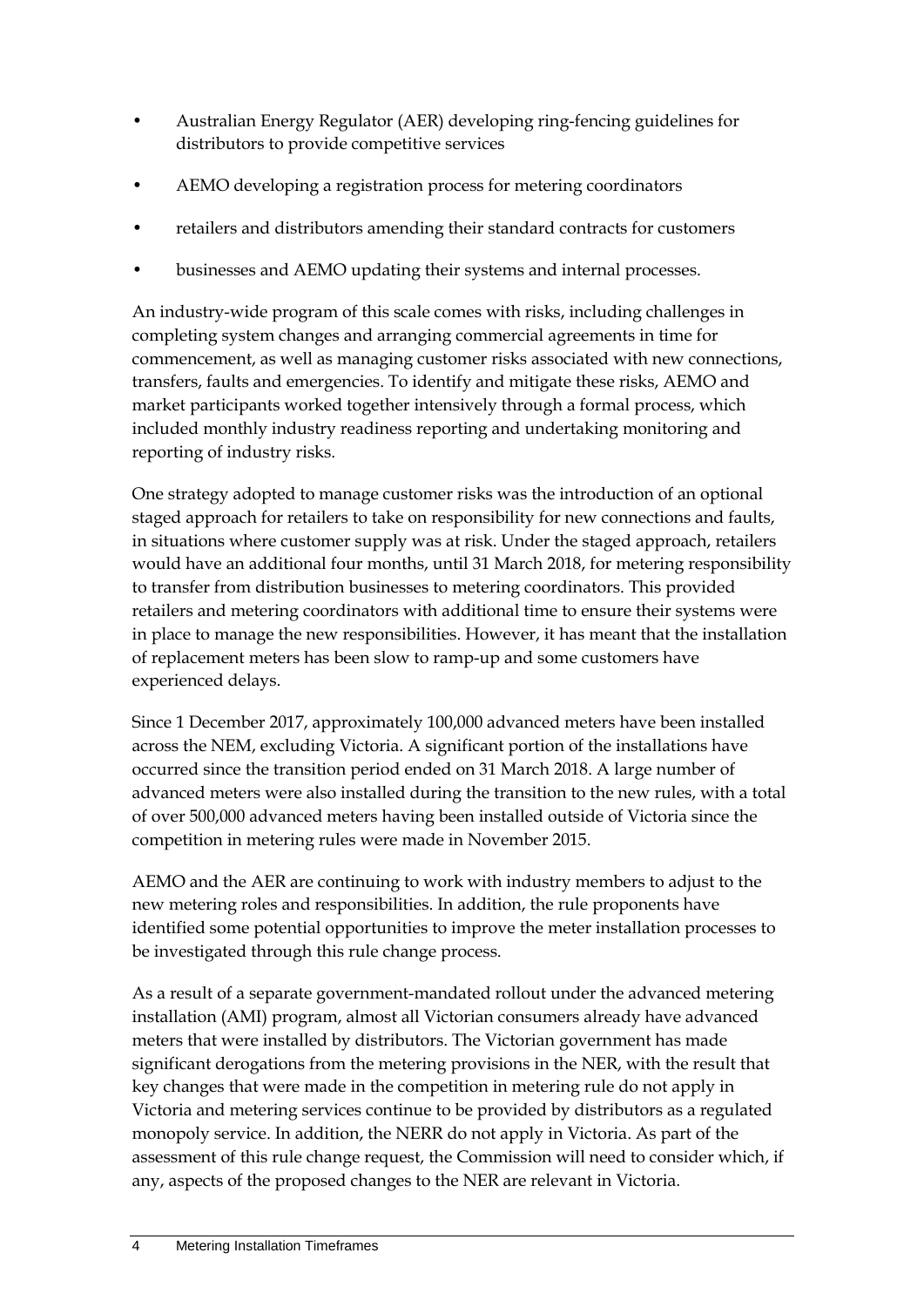#### <span id="page-8-0"></span>**2.2 Metering roles and responsibilities**

The competitive framework for metering services was introduced by transferring the metering related roles and responsibilities in the NER, previously held and carried out by the distributor (in its role as the 'responsible person'), to a new type of registered participant; the metering coordinator. This ended the effective monopoly of distributors over metering arrangements and allowed any party that meets the registration requirements to become a metering coordinator.

The metering coordinator carries out all of the roles that were previously carried out by the responsible person<sup>[3](#page-8-1)</sup> as well as additional responsibilities around the security of, and access to, advanced meters so the services they provide are appropriately managed. An overview of the new roles and responsibilities of market participants is provided below and in figure 2.1, while background to specific issues raised by the rule proponents, including issues with parts of the NERR, is provided in chapter 5.

#### **2.2.1 Retailer**

-

Under the NER, the entity responsible for arranging metering services is the financially responsible market participant (FRMP). For small customers (residential and small business customers) this is typically the retailer.

Retailers must appoint a metering coordinator for each of their customer's connection points<sup>[4](#page-8-2)</sup> and obtain a national metering identifier (NMI) for each meter.<sup>[5](#page-8-3)</sup> In general, the retailer provides instructions to the metering coordinator for any metering work needed by the customer.

<span id="page-8-1"></span><sup>3</sup> Under the NER prior to 1 December 2017, the responsible person was responsible for the installation and maintenance of a metering installation, and the collection, processing and delivery of metering data. Among other things, the responsible person would engage a metering provider and metering data provider to carry out these tasks. The responsible person was the local network service provider (distributor) for customers with type 5 and 6 metering installations. Either a market customer (such as a retailer) or distributor could be the responsible person for customers with type 4 metering installations.

<span id="page-8-2"></span><sup>&</sup>lt;sup>4</sup> Clause 7.2.1(a) of the NER. Under clause 7.6.2(a)(3) a large customer may appoint its own metering coordinator.

<span id="page-8-3"></span> $5$  Clause 7.8.2(c)(1) of the NER. This involves applying to the distributor for a NMI and providing it to the metering coordinator within five business days of receiving it.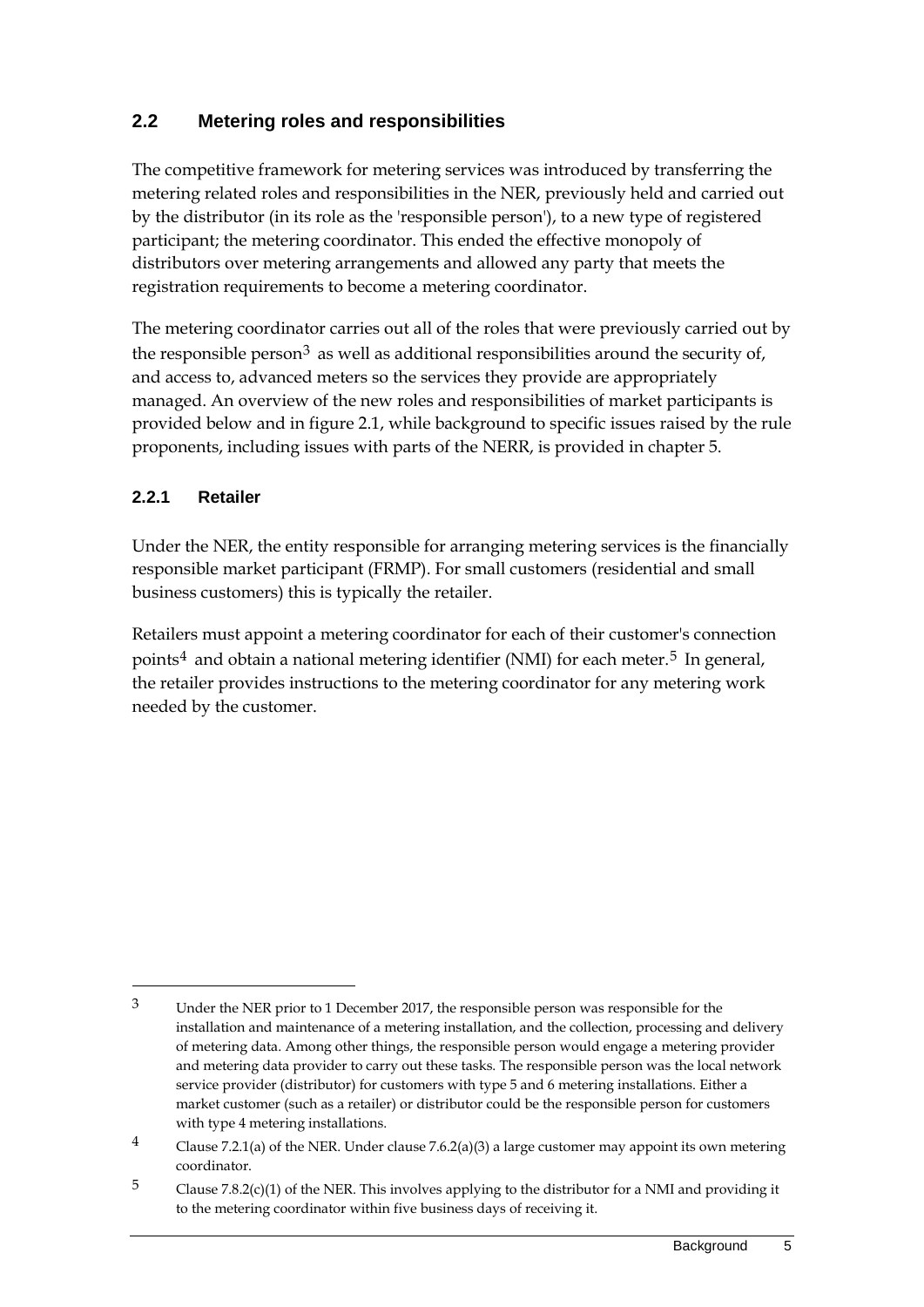#### **Figure 2.1 Metering roles and responsibilities**

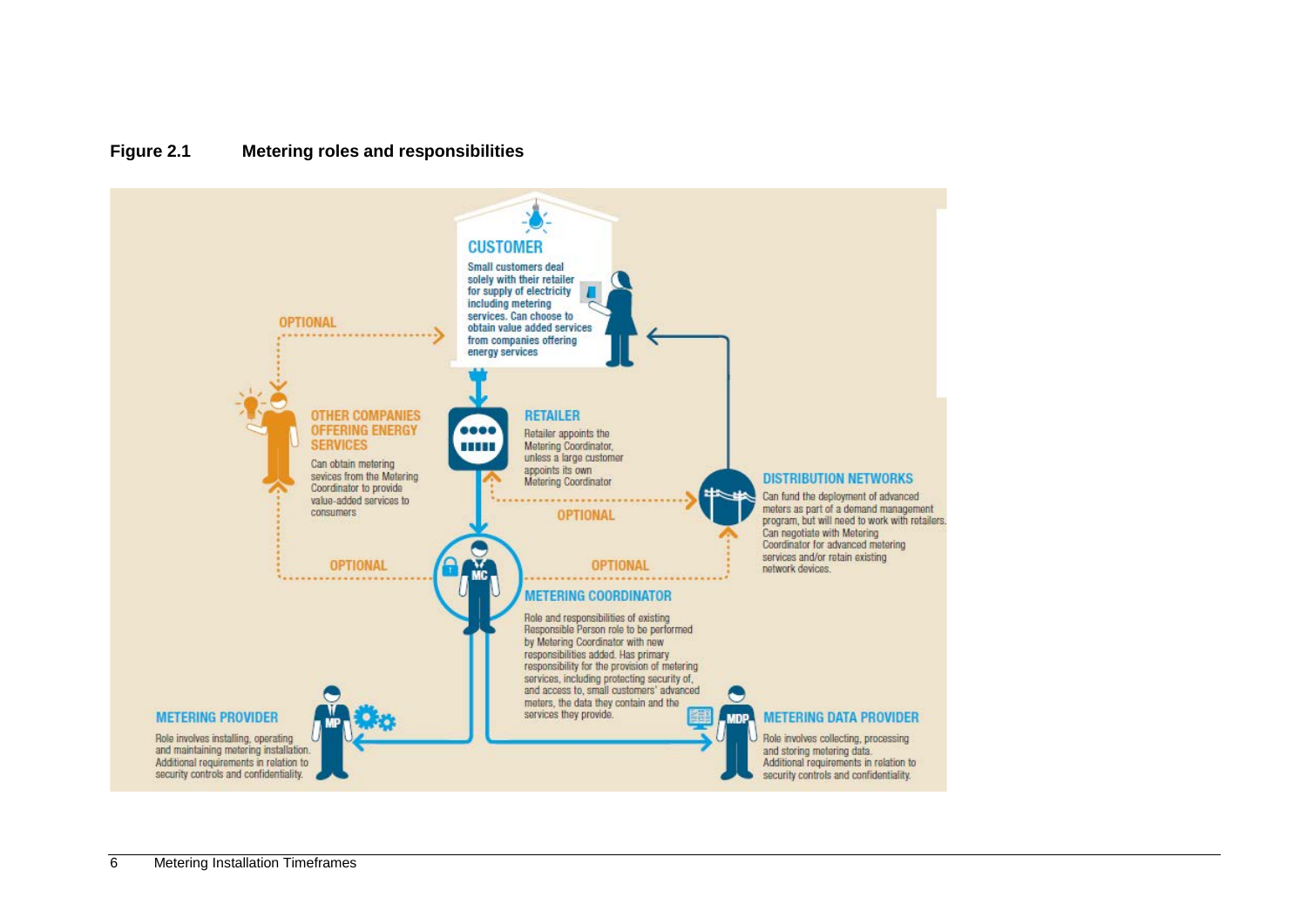#### **2.2.2 Metering coordinator, metering provider and metering data provider**

The metering coordinator has overall responsibility for all issues related to the metering installations for which it has been appointed. The metering coordinator appoints a metering provider for each connection point to provide, install and maintain the metering installation.<sup>[6](#page-10-0)</sup> The metering coordinator also appoints a metering data provider who is responsible for the collection and processing of metering data.

Any person can perform one or more of these three metering roles provided that they are registered and accredited by AEMO for the relevant roles. In practice, most metering coordinator businesses are also registered and accredited as metering providers and metering data providers.

With regard to the timeframes required of the installation process, the metering coordinator must arrange for a faulty meter to be repaired within ten business days of being notified of the malfunction.[7](#page-10-1)

#### **2.2.3 Distributor**

As mentioned above, the distributor's previous roles of providing metering services for small customers are now carried out by the metering coordinator. However, as a transitional arrangement the distributor is the metering coordinator (and metering provider) for existing type 5 and 6 manually read metering installations, until the meter is replaced and the retailer appoints a new metering coordinator and metering provider.[8](#page-10-2)

The distributor is also responsible for the connection process for customers. While the installation of a meter is a necessary part of the connection process, it is no longer carried out by, or the responsibility of, distributors. The connection process for small customers is set out in Chapter 5A of the NER and does not impose any requirements for the timeframes involved in completing the physical work needed for a new connection.

Some jurisdictions impose customer service standards on electricity distributors that include timeframes for new connections. For example:

- In Victoria the distributor must use its best endeavours to connect new supply on the date agreed with the customer, or otherwise must connect supply within ten business days of the request.[9](#page-10-3)
- In South Australia the distributor must use its best endeavours to connect new supply on a date agreed with the customer, or otherwise within six business days of the customer meeting the necessary preconditions.[10](#page-10-4)

<span id="page-10-0"></span><sup>6</sup> Clauses 7.3.2(a) and 7.8.1(c) of the NER.

<span id="page-10-1"></span><sup>7</sup> Clause 7.8.10(a)(2) of the NER. Another timeframe imposed, although not impacting the installation timeframes, is that the metering coordinator must provide AEMO with the details of the metering installation within ten business days of receiving the NMI from the retailer. See clause 7.8.2(e) of the NER.

<span id="page-10-4"></span><span id="page-10-2"></span><sup>8</sup> Clause 11.86.7 of the NER.

<span id="page-10-3"></span><sup>9</sup> Essential Services Commission Victoria, Electricity Distribution Code, Version 9 December 2015, section 2.2.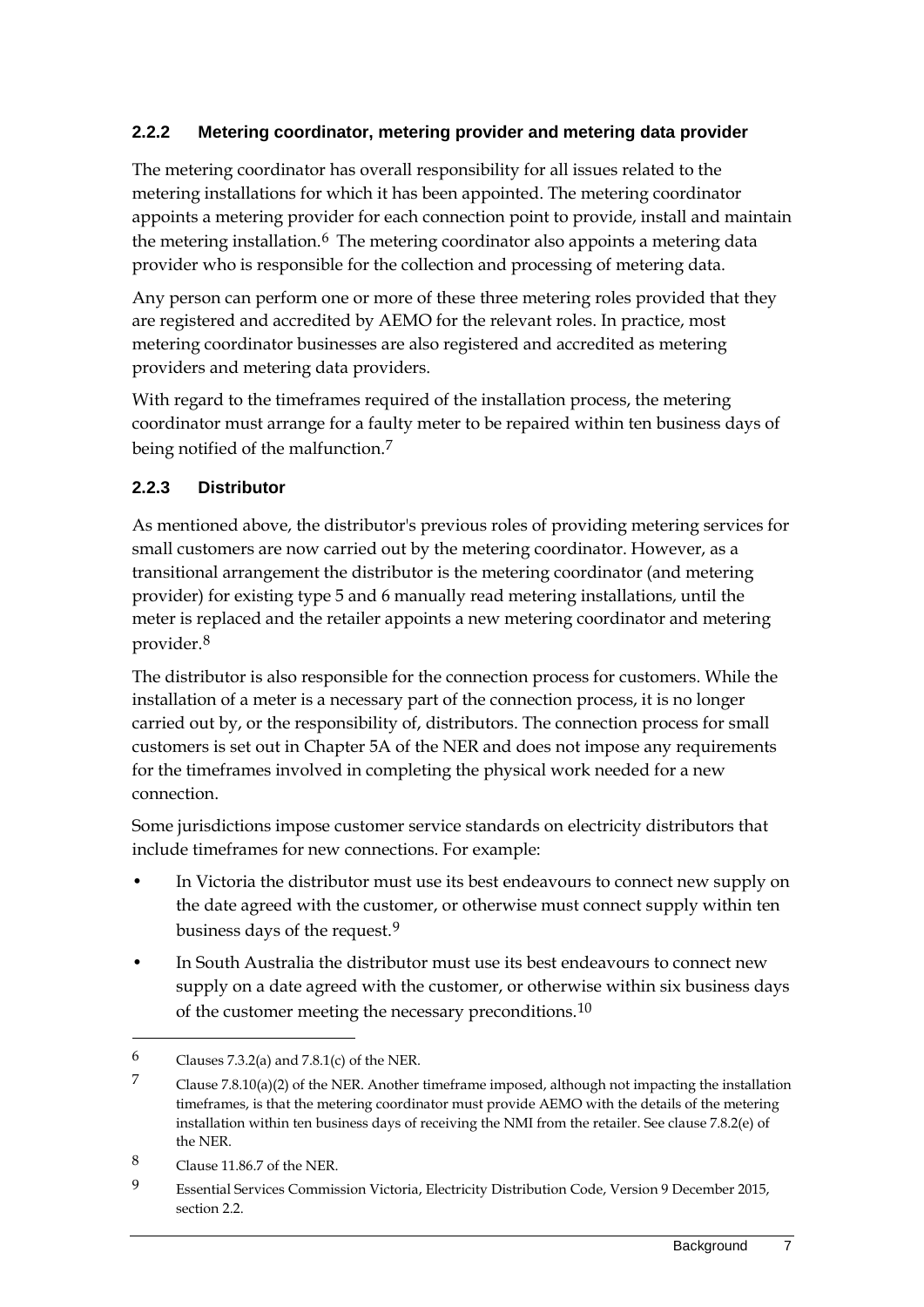### <span id="page-11-0"></span>**2.3 Scenarios for installing or replacing meters**

The Commission is aware that there are different scenarios for installing or replacing a meter. These scenarios may involve slightly different processes, and therefore timeframes in which they can be completed. For example:

- New connections: This can involve the installation of a meter at a new connection point that may be a single premises, or multiple premises that require a meter for each customer.
- Faults and malfunctions: A meter can malfunction in many different ways, but generally results in one of two outcomes for the customer:
	- the malfunction results in no electricity supply to the premises. This has significant impacts on the customer, but we understand that such a loss of supply as a result of a malfunctioning meter occurs very rarely, if ever
	- the customer has electricity supply, but the meter is not recording electricity usage accurately or at all. This affects the accuracy of data provided for settlement of the NEM.
- Replacements: An otherwise operational meter may be upgraded or replaced in some circumstances. For example:
	- a customer organises access to energy services (such as a home energy management system) that are not supported by the existing meter
	- a customer installs solar panels, batteries, or other technology that cause bidirectional flows to the network, and the customer needs a new meter in order to benefit from feed-in-tariffs from the export of this energy to the network
	- a customer installs a power-intensive device (such as air conditioning) that requires upgrading from single phase to three phase supply
	- the meter is nearing the end of its life and is due for maintenance replacement
	- the retailer chooses to deploy a fleet of new meters to its customers to benefit from the efficient functions provided (such as remote meter reading).

Through the consultation process the Commission is seeking feedback on the processes for installing or replacing an existing meter with an advanced meter, and the timeframes involved in each of these processes, including whether any of the processes are significantly different to the others.

<sup>10</sup> Essential Services Commission South Australia, Electricity Distribution Code, Version 12.1 January 2018, section 2.3.1(b). The necessary preconditions are not defined in the Electricity Distribution Code.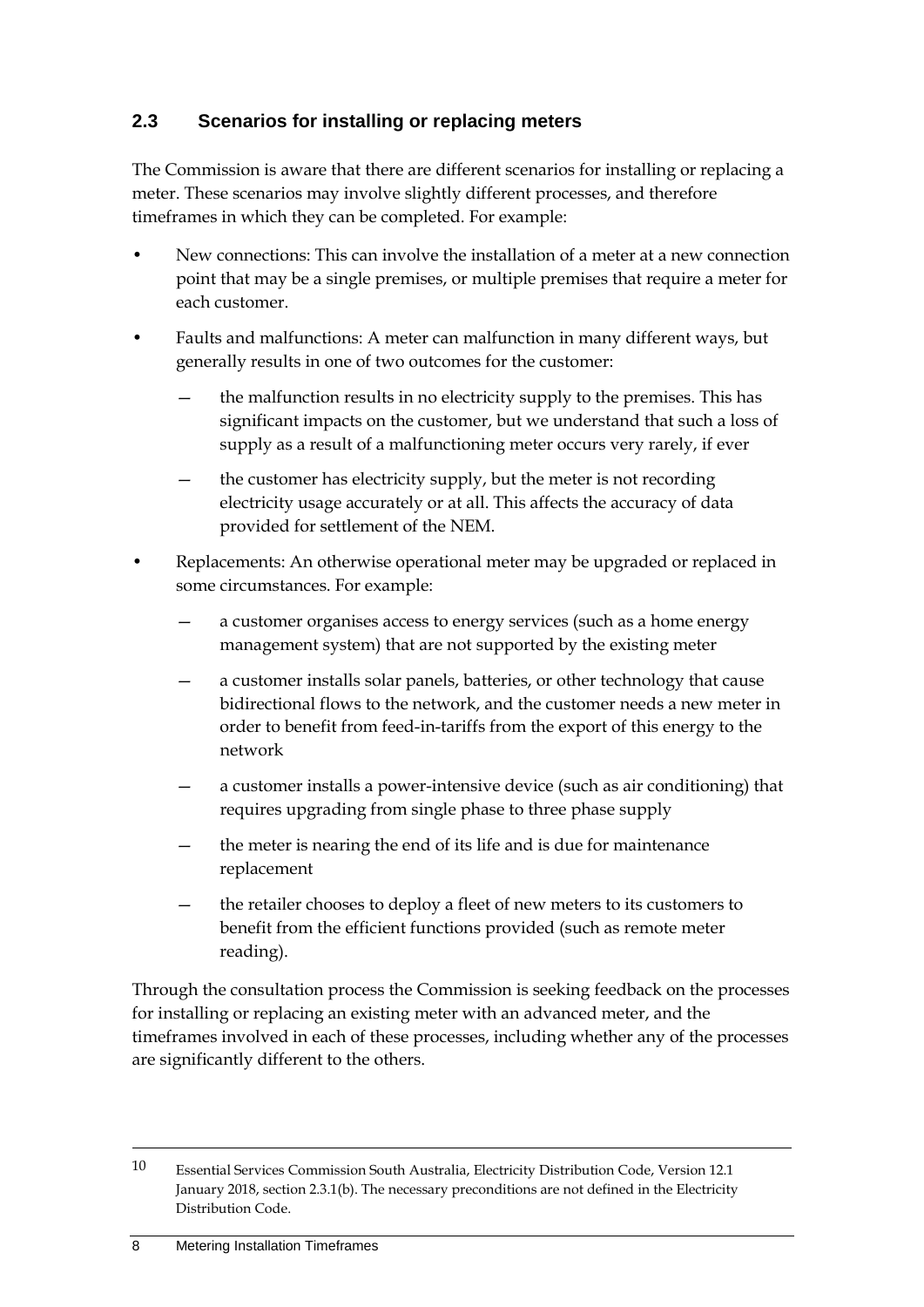### <span id="page-12-0"></span>**2.4 Retailer planned interruptions**

The competition in metering final rule is expected to result in the more widespread deployment of advanced meters. Therefore the rule change addressed not only the metering roles and responsibilities to provide basic metering services outlined above, but also made changes so that consumers continued to receive appropriate consumer protections under these new arrangements. One of these was to allow retailers to initiate planned interruptions for their customers, to enable metering work to occur, but only if the customer received prior notice of the interruption.

Under the NERR, retailers are able to arrange for an interruption to their customer's electricity supply without the involvement of the distributor (a retailer planned interruption) where the interruption:<sup>[11](#page-12-1)</sup>

- is for the purposes of installing, maintaining, repairing or replacing an electricity meter; and
- does not involve interrupting supply of electricity to a customer that is not the customer of the retailer arranging the interruption.

The retailer must notify affected customers of the retailer planned interruption at least four business days before the date of the interruption. Retailers must also notify the distributor at least four business days before a retailer planned interruption, including with details of the NMI and address of the premises affected by the interruption.<sup>[12](#page-12-2)</sup> Where a retailer planned interruption cannot be undertaken, the distributor must assist with the interruption to enable the metering work to occur, such as carrying out a distributor planned interruption. The metering coordinator must assist the distributor with any information it needs to notify the customer of the distributor planned interruption.[13](#page-12-3)

If the retailer is carrying out a new meter deployment, $14$  the retailer planned interruption notice may be combined with the second notice that the retailer is required to provide to the customer regarding the meter deployment and the customer's right to opt-out of that deployment.[15](#page-12-5)

<span id="page-12-1"></span><sup>11</sup> Rule 59B of the NERR. A retailer planned interruption does not include de-energisation for non-payment or other reasons specified under Part 6 of the NERR.

<span id="page-12-2"></span><sup>12</sup> Rule 99A of the NERR.

<span id="page-12-3"></span><sup>13</sup> Rules 90 and 91A of the NERR.

<span id="page-12-4"></span><sup>14</sup> A new meter deployment is the replacement of an existing electricity meter which is arranged by the retailer, where the replacement is not: at the request of the customer to enable the provision of a product or service; a maintenance replacement; or as a result of a metering malfunction. The requirement on retailers to notify customers of a new meter deployment is set out in rule 59A of the NERR.

<span id="page-12-5"></span><sup>15</sup> Clause 59C(3) of the NERR.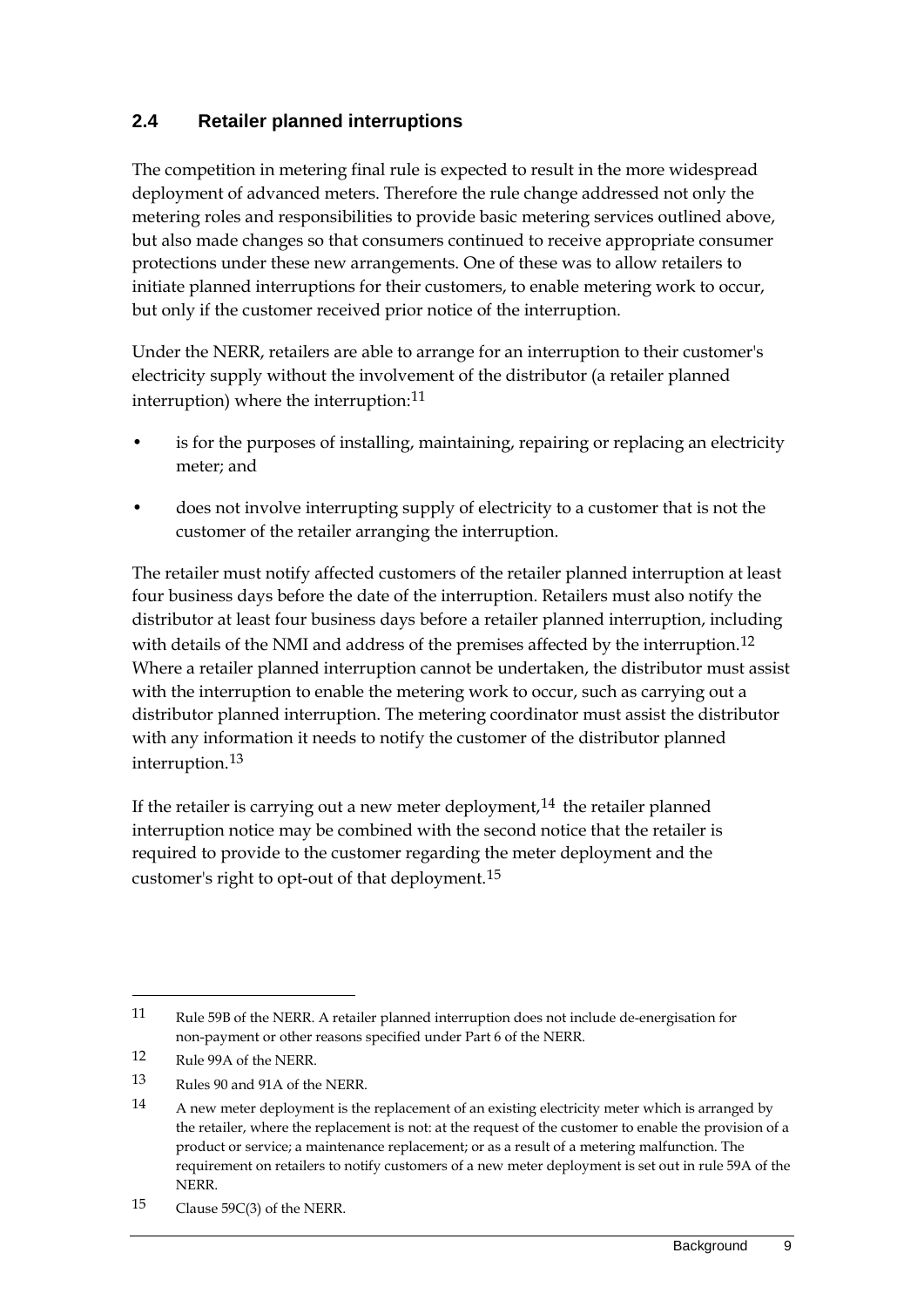# <span id="page-13-0"></span>**3 Details of the rule change requests**

This chapter summarises the issues raised by the rule proponents and the proposed solutions.

The Commission encourages readers to review the copies of the rule change requests published on the AEMC website.[16](#page-13-2)

### <span id="page-13-1"></span>**3.1 Delays in the installation of new and replacement meters**

In his rule change request, Minister Frydenberg noted that "since the commencement of the new rules, the Australian Government has become aware of complaints from small customers relating to delays in receiving new meters".<sup>[17](#page-13-3)</sup> He noted that, while there are timeframes regarding the replacement of malfunctioning meters, there are no requirements regarding timeframes to install meters in other circumstances, such as a new connection or where a customer is seeking an upgraded meter to access new services.

The Minister is concerned with the negative impacts of installation delays on small customers. For new connections, delays mean the customer is unable to access electricity. For replacement meters, the customer is unable to access new products and services until the upgrade is complete, resulting in a poor customer experience and potentially slowing the deployment of advanced meters. Where the new services allow customers to reduce their energy bills, the Minister expresses a concern that installation delays may result in higher bills than necessary.

To address this issue, the Minister proposed the following solutions:

- 1. Amend the NER to require the retailer<sup>[18](#page-13-4)</sup> to use its best endeavours to provide a metering installation on a date agreed with the customer, or otherwise within six business days after the customer has met the necessary preconditions. Preconditions could include the following:
	- (a) the retailer has received a formal request from the customer for the new or replacement meter
	- (b) an electrician has confirmed the site is safe and ready for the metering installation
	- (c) the distributor has advised that installation can proceed
	- (d) the customer agreement with the retailer is in place.

<span id="page-13-2"></span><sup>16</sup> www.aemc.gov.au/rule-changes/metering-installation-timeframes.

<span id="page-13-3"></span><sup>17</sup> Minister Frydenberg, Rule change request, *Metering installation timeframes*, p. 2.

<span id="page-13-4"></span> $18$  The obligation would be placed on the retailer in their role as the financially responsible market participant (FRMP) for the customer's connection point.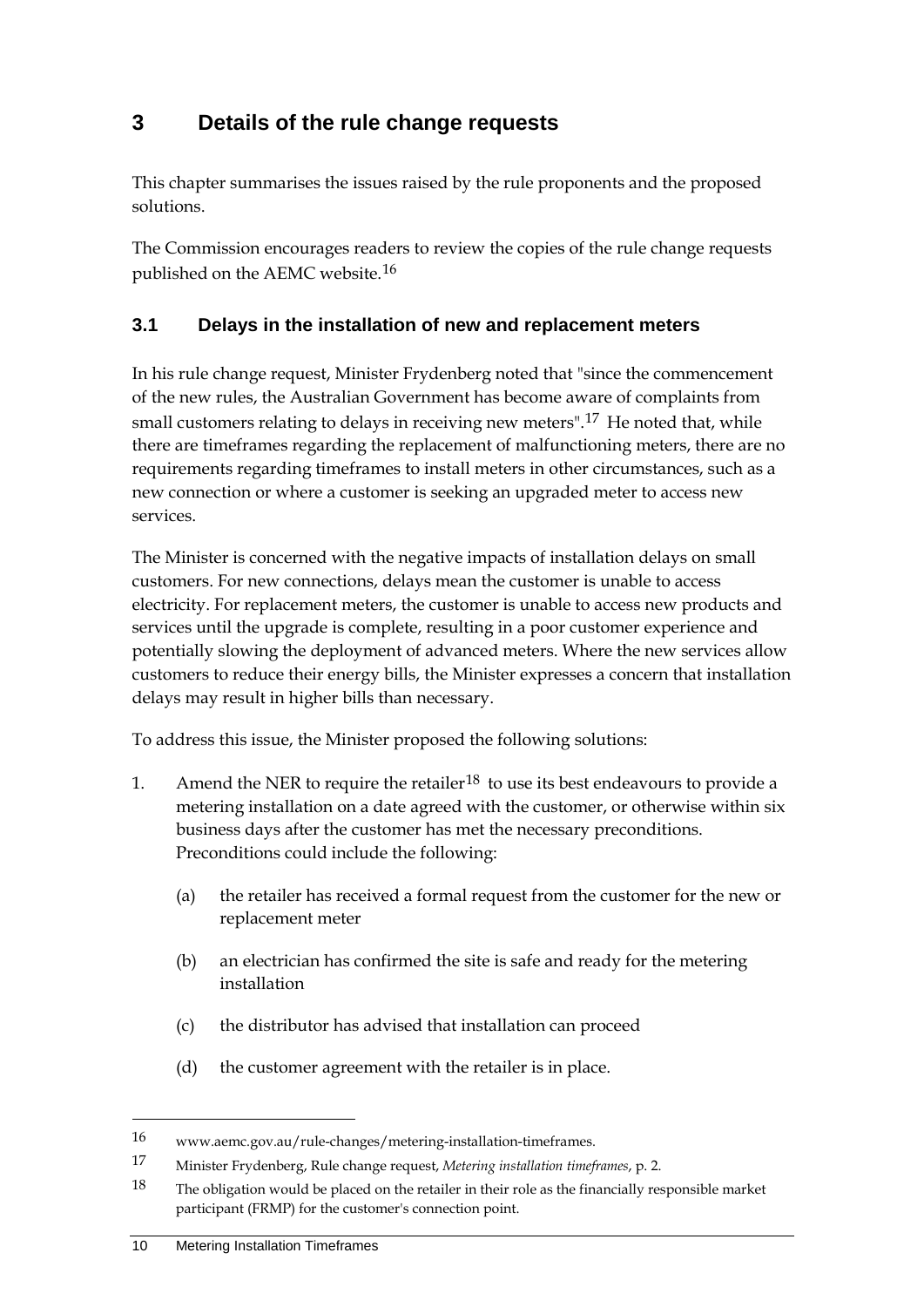- 2. Amend the NERR such that for standard and market retail contracts, the retailer must inform the small customer of its rights in relation to:
	- (a) the timing of the metering installation requirements under the rules
	- (b) accessing the retailer's dispute resolution procedures
	- (c) lodging a complaint with the relevant energy ombudsman.

The rule change request was silent on whether the proposal would apply to the replacement of malfunctioning meters. However, the Commission understands that it is only intended to operate in situations where installation timeframes do not currently apply, such as for new connections and meter upgrades.

The Minister noted that there may be circumstances in which a retailer, regardless of its best endeavours, is unable to meet an installation timeframe. This might include extreme weather events, meter accessibility issues, or safety issues with the metering installation (for example if there is asbestos). In these circumstances the installation may not be able to proceed until the situation is rectified. The best endeavours requirement on the retailer is intended to acknowledge these situations.

The Minister also suggested that in considering the impacts of a defined timeframe, the AEMC should consider any safety impacts. He noted that a proposed timeframe should not impact the ability of metering providers to comply with jurisdictional safety requirements, and to install meters safely.

The rule change request did not include a proposed rule.

The Minister considered these changes would:[19](#page-14-0)

-

- provide greater certainty to customers about the timeframes for the provision of metering services
- provide discretion to the AER in determining the situations where retailers have used their best endeavours to provide metering services but have not been able to meet these timeframes for reasons outside their control<sup>[20](#page-14-1)</sup>
- ensure customers have information about their rights with respect to metering services and their options for resolving disputes.

The Minister considered it preferable that these obligations are placed on retailers, instead of metering coordinators and metering providers. He considered that this would ensure retailers are accountable to their customers for meeting installation timeframes and that retailers would be able to manage these requirements in their commercial relationships with metering businesses.

<span id="page-14-0"></span><sup>19</sup> Minister Frydenberg, Rule change request, *Metering installation timeframes*, p. 4.

<span id="page-14-1"></span><sup>20</sup> The Minister noted that a retailer's ability to comply with installation timeframes could be affected by, for example, extreme weather events, access to and safety of the installation site, or other rule requirements such as de-energisation restrictions in protected periods (see rules 108, 116(1) and 120(1) of the NERR).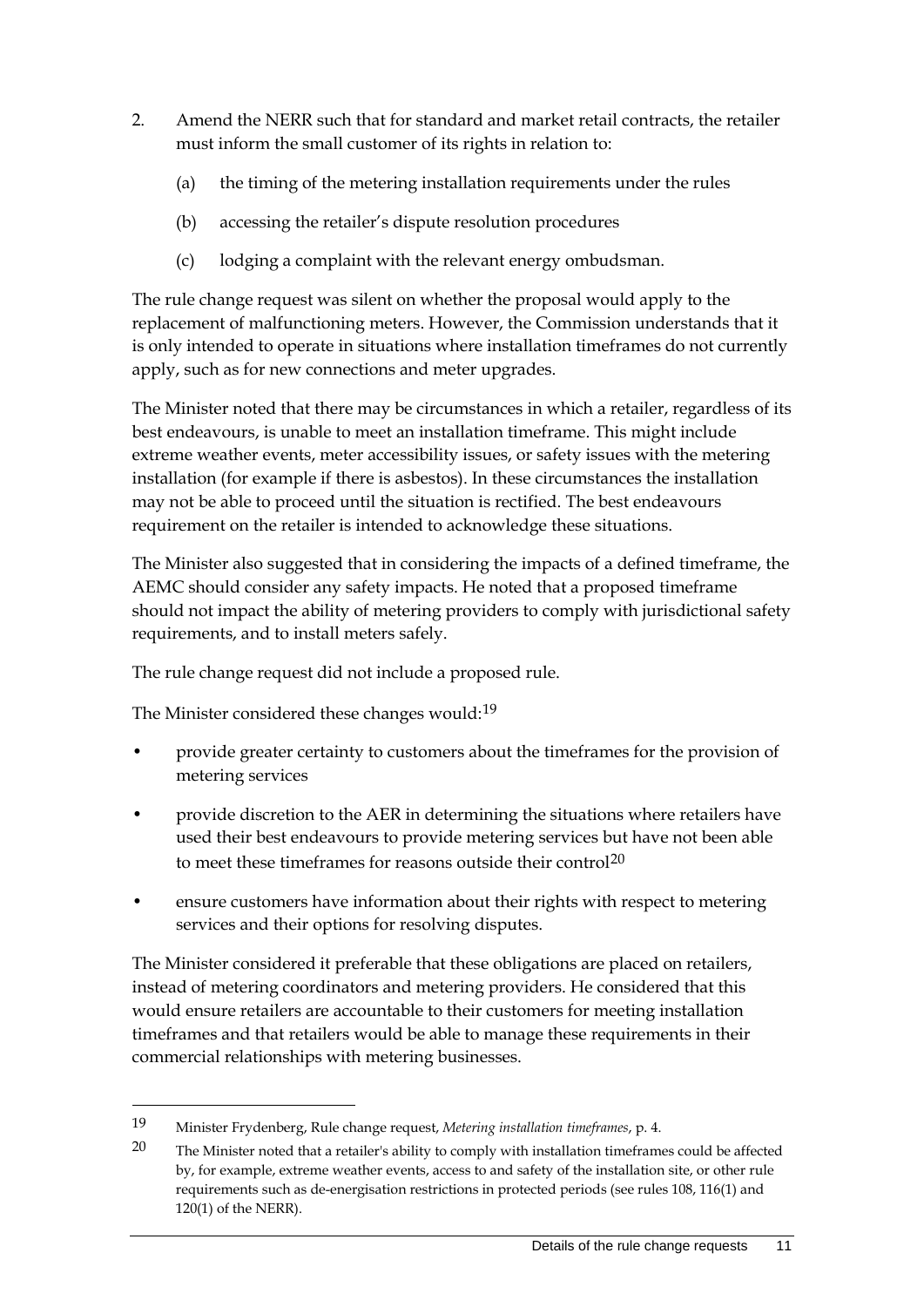### <span id="page-15-0"></span>**3.2 Timeframes for replacing a faulty meter**

In its rule change request, the AEC raised the concern that some of the obligations that were transferred from distributors to retailers and metering coordinators in the competition in metering final rule are taking longer to complete now that more participants are involved in the installation process. While previously the distributor carried out all tasks, the retailer must now appoint a metering coordinator and metering provider and coordinate the tasks.

Specifically, the AEC noted the difficulty in replacing a faulty or malfunctioning meter within the required ten day period, given the following tasks must occur after the metering coordinator is appointed to the site:<sup>[21](#page-15-2)</sup>

- The metering coordinator appoints the metering provider in MSATS (which includes an objection period).
- The metering coordinator sends a meter exchange request to the metering provider and the metering provider actions this request.
- The retailer provides a planned interruption notice to the customer, which requires at least four business days' notice. Electronic communication can provide this notice immediately, but communication by post may take an additional two (metro) to six (regional) business days.
- The metering provider repairs or replaces the meter.

To address this issue, the AEC proposed that the existing requirement to repair a faulty meter within ten business days be extended to 20 business days (as well as other changes discussed below).

The rule change request included proposed changes to rule 7.8.10 of the NER.

The AEC considered that extending this timeframe would not affect the service being provided to customers. Rather, it would reflect the practical steps and required timeframes for replacing a faulty meter and provide retailers and metering coordinators with a reasonable opportunity to comply with the rules.

### <span id="page-15-1"></span>**3.3 Timeframes for planned interruption notices**

The AEC is concerned that the requirement for retailers to provide at least four days' notice of a planned interruption is inflexible and in some circumstances can cause unnecessary delays in the installation process. For example, under the existing rules, if a metering provider is in an area completing a number of installations and gains some additional time (for example if a customer cancels an installation) it is unable to schedule another job in that area at short notice, even if it is convenient for the

<span id="page-15-2"></span><sup>21</sup> See p. 6 of the Australian Energy Council rule change request for a full table of tasks and timeframes involved to replace a faulty meter.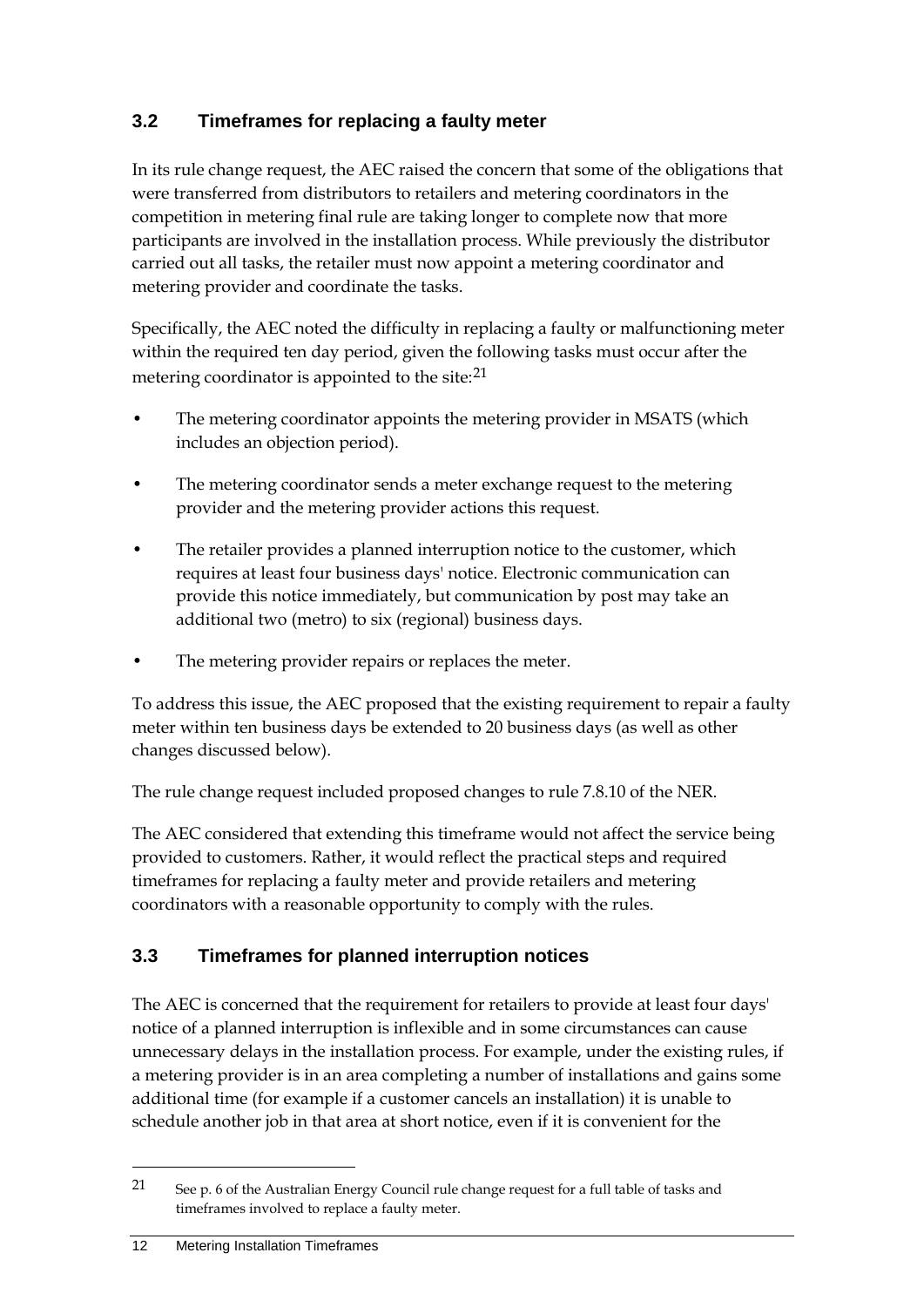customer. Also, to re-schedule a cancelled job, the retailer would need to provide that customer with another four days' notice.[22](#page-16-1)

The AEC noted that while this requirement was previously placed on distributors under the NERR, some flexibility was provided through derogations that were made by jurisdictional governments. For example, in New South Wales and Queensland, distributors were able to seek customer agreement in writing to interrupt supply within the four day notice requirement. In addition, distributors were able to interrupt supply without notice where there was an emergency or safety issue for unplanned maintenance.[23](#page-16-2)

To address this issue, the AEC proposed that the rules should allow customers (including life support customers) to agree with their retailer an alternative date for a planned interruption, even if this falls within the minimum four day notification period.

The rule change request included proposed changes to rule 59C of the NERR.

The AEC considered the proposed change would give customers greater flexibility and control over the timing of planned interruptions, which ti considered to be particularly important for life support customers. It would also enable meters to be installed in a more timely and efficient manner, ultimately lowering costs for the industry and consumers.

### <span id="page-16-0"></span>**3.4 Customer engagement in advanced meter deployment**

Rule 59A of the NERR sets out the requirements for retailers deploying new meters for small customers. The retailer must notify the customer of the new meter deployment and provide the customer with the opportunity to opt-out. This occurs twice: once during the period of 25 to 60 business days before the intended replacement; and again during the period of at least ten business days after the first notice and at least 15 business days before the intended replacement.<sup>[24](#page-16-3)</sup>

The AEC noted that a retailer must follow this notification process, unless the customer has a market contract with the retailer that waives the obligation for a retailer to follow this notification process. The AEC considered this process to be inflexible, as the notification process must be followed even if the customer provides explicit consent to the new meter deployment after the first notice. The AEC is concerned that customers may be confused by the second opt-out notification where they provide consent to the new meter deployment after the first notification.[25](#page-16-4)

<span id="page-16-1"></span><sup>22</sup> In addition, under the existing NERR if the customer requests an installation date beyond the four day notice period, this may breach the requirement for the metering coordinator to replace a faulty meter within ten business days.

<span id="page-16-2"></span><sup>23</sup> AEC, rule change request, *Meter installation - planned interruptions*, p. 4.

<span id="page-16-3"></span><sup>24</sup> Clause 59A(2) of the NERR.

<span id="page-16-4"></span><sup>25</sup> AEC, Rule change request, *Meter installation - planned interruptions*, p. 7.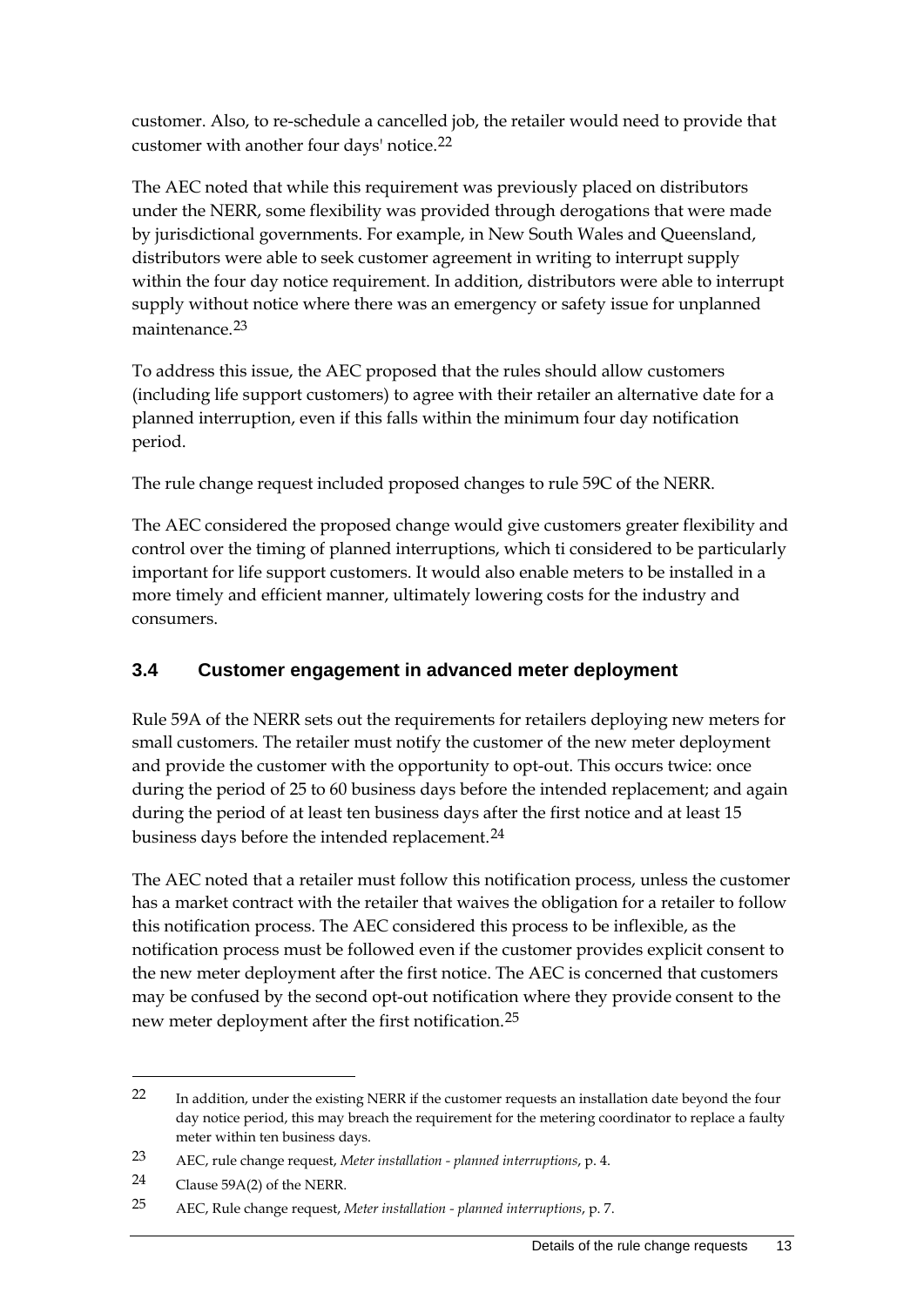To address this issue, the AEC proposed that a customer should be able to agree to the new meter deployment at a time of their choosing, and waive the notification process. As a result, the retailer would not need to comply with the notification requirements set out in rule 59A of the NERR.

The rule change request included proposed changes to rule 59A of the NERR.

The AEC considered this change may help to reduce customer confusion with the new meter deployment process and allow customers to choose how they will be engaged. It may also reduce the administrative costs associated with sending multiple letters to customers.

### <span id="page-17-0"></span>**3.5 The 24 hour phone enquiry line for planned interruption notices**

The AEC raised the issue that there are currently several requirements for retailers and distributors to provide 24 hour phone lines in the case of outages, including:

- Under rule 124 of the NERR, life support customers are provided with a 24 hour emergency telephone contact number for the distributor. From 1 February 2019 life support customers must also be provided with a 24 hour emergency telephone contact number for the retailer.<sup>[26](#page-17-1)</sup>
- Under rule 59C of the NERR, a retailer must provide customers with a 24 hour telephone number for enquiries related to planned interruption notices.

While the AEC considers an emergency phone line for life support customers to be appropriate and necessary, it does not consider it necessary to provide a 24 hour phone line for other customers. This is because enquiries to the retailer about planned interruptions are likely to be from customers seeking more information about the outage or wanting to change the appointment time, rather than about emergency issues. The AEC considers these types of enquiries are best addressed during business hours and providing a 24 hour phone line provides limited additional benefits.<sup>[27](#page-17-2)</sup>

The AEC proposed that retailers should only be required to provide a telephone number for enquiries about planned interruption notices during business hours, and not a 24 hour phone line.

The rule change request included proposed changes to rule 59C of the NERR.

The AEC noted that this would not impact the requirement for planned interruption notices for life support customers to include an emergency telephone contact number for the retailer and distributor, which would be provided 24 hours a day. The distributor would also continue to provide a 24 hour contact number for all customers for unplanned outages.

<span id="page-17-1"></span><sup>&</sup>lt;sup>26</sup> This requirement will commence on 1 February 2019 under the National Energy Retail Amendment (Strengthening protections for customers requiring life support equipment) Rule 2017.

<span id="page-17-2"></span><sup>27</sup> AEC, Rule change request, *Meter installation - planned interruptions*, pp. 7-8.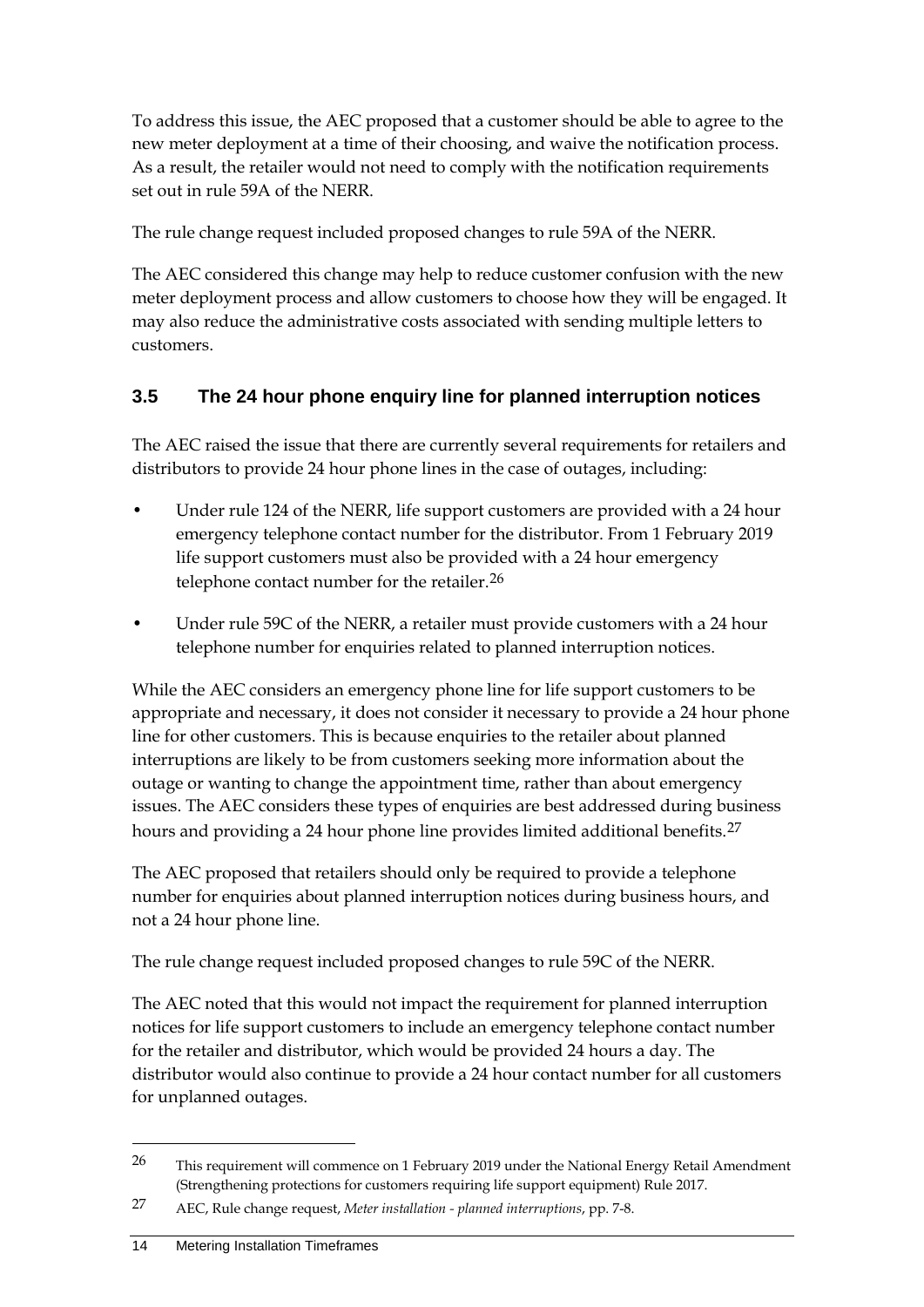The AEC considered this change would reduce customer confusion around the purpose and function of the retailer enquiry phone line and an emergency phone line. It considered that customer satisfaction may improve if customer enquiries about planned interruptions are able to be addressed immediately during business hours. The proposal would also reduce the costs for retailers of maintaining a 24 hour phone line for planned interruption notices.

### <span id="page-18-0"></span>**3.6 Planned interruption notices for large customers**

Under rule 59C of the NERR, retailers must provide planned interruption notices to large customers as well as small customers.

The AEC considered the planned interruption notification provisions provide limited benefit to large customers. It noted that most large customers have current transformer (CT) connections and do not experience an outage when the meter is being maintained or replaced. As information about which connections are CT connections is not available to the retailer in MSATS, retailers must assume that metering work at any large customer site will cause an outage for the large customer, and must therefore provide a planned interruption notice.

To address this issue, the AEC has proposed to remove the requirement to provide planned interruption notices to large customers. Instead, retailers would only be required to provide planned interruption notices to small customers.

The rule change request included proposed changes to rule 59C of the NERR.

The AEC claimed that meter replacement for large customer sites did not have any issues prior to the commencement of rule 59C in the competition in metering rule. It also considered that removing these requirements would reduce the administrative costs of the notification process for retailers.[28](#page-18-1)

<span id="page-18-1"></span><sup>28</sup> AEC, Rule change request, *Meter installation - planned interruption*, p. 8.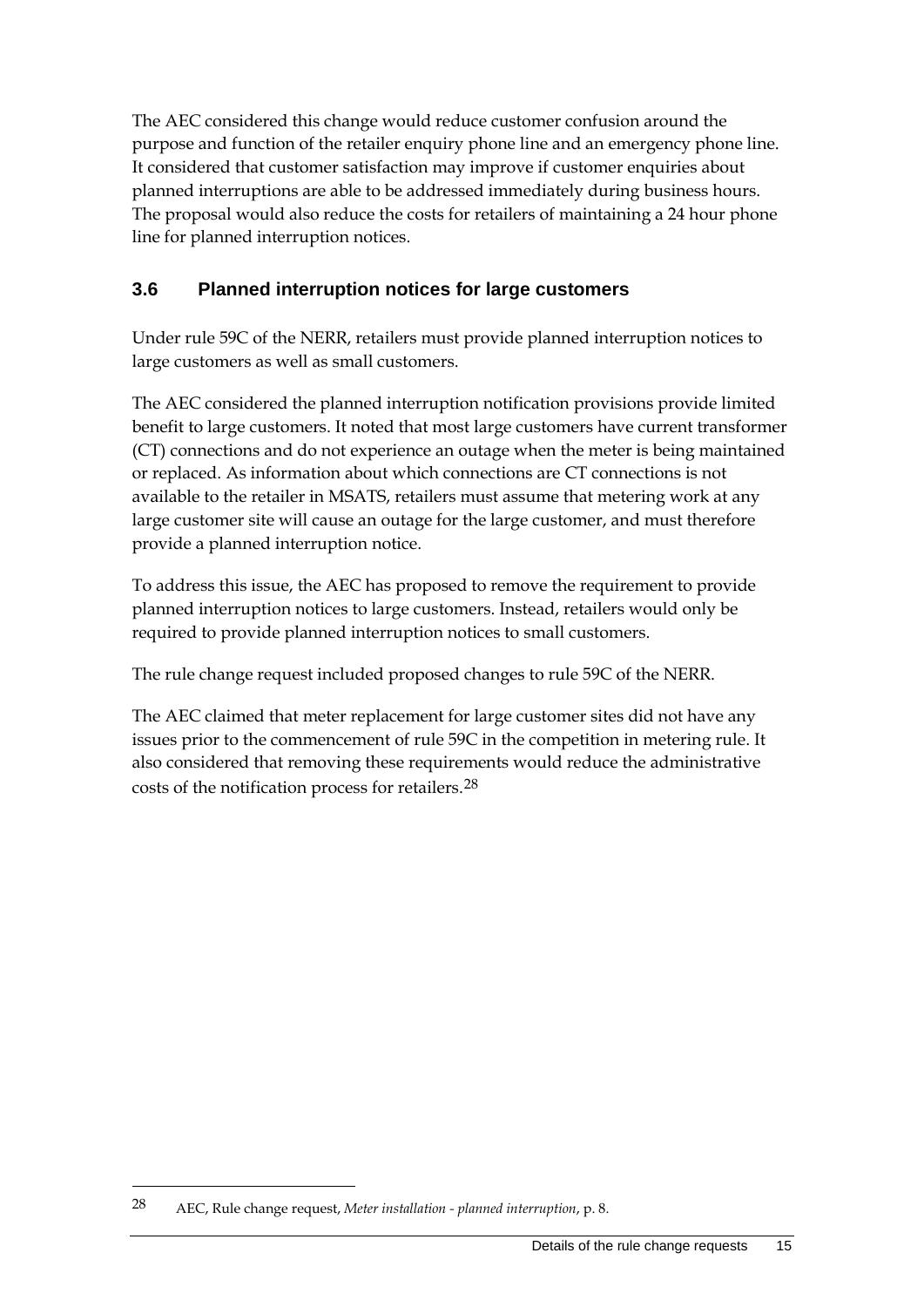# <span id="page-19-0"></span>**4 Assessment framework**

The Commission's assessment of these rule change requests must consider whether the proposed rule promotes, as appropriate, the National Electricity Objective (NEO) and National Energy Retail Objective (NERO).

### <span id="page-19-1"></span>**4.1 Rule making test**

#### **4.1.1 Achieving the NEO and NERO**

Under the National Electricity Law (NEL) the Commission may only make a rule if it is satisfied that the rule will, or is likely to, contribute to the achievement of the national electricity objective (NEO).<sup>[29](#page-19-2)</sup>

The NEO is: $30$ 

"To promote efficient investment in, and efficient operation and use of, electricity services for the long term interests of consumers of electricity with respect to -

- (a) price, quality, safety, reliability and security of supply of electricity; and
- (b) the reliability, safety and security of the national electricity system.""

Under the National Energy Retail Law (NERL), the Commission may only make a rule if it is satisfied that the rule will, or is likely to, contribute to the achievement of the national energy retail objective (NERO).[31](#page-19-4)

The NERO is: [32](#page-19-5)

"to promote efficient investment in, and efficient operation and use of, energy services for the long term interests of consumers of energy with respect to price, quality, safety, reliability and security of supply of energy."

The Commission must also, where relevant, satisfy itself that the rule is "compatible with the development and application of consumer protections for small customers, including (but not limited to) protections relating to hardship customers" (the "consumer protections test"). [33](#page-19-6)

Where the consumer protections test is relevant in the making of a rule, the Commission must be satisfied that both the NERO test and the consumer protections

<span id="page-19-2"></span><sup>29</sup> Section 88 of the NEL.

<span id="page-19-3"></span><sup>30</sup> Section 7 of the NEL.

<span id="page-19-4"></span><sup>31</sup> Section 236(1) of the NERL.

<span id="page-19-5"></span><sup>32</sup> Section 13 of the NERL.

<span id="page-19-6"></span><sup>33</sup> Section 236(2)(b) of the NERL.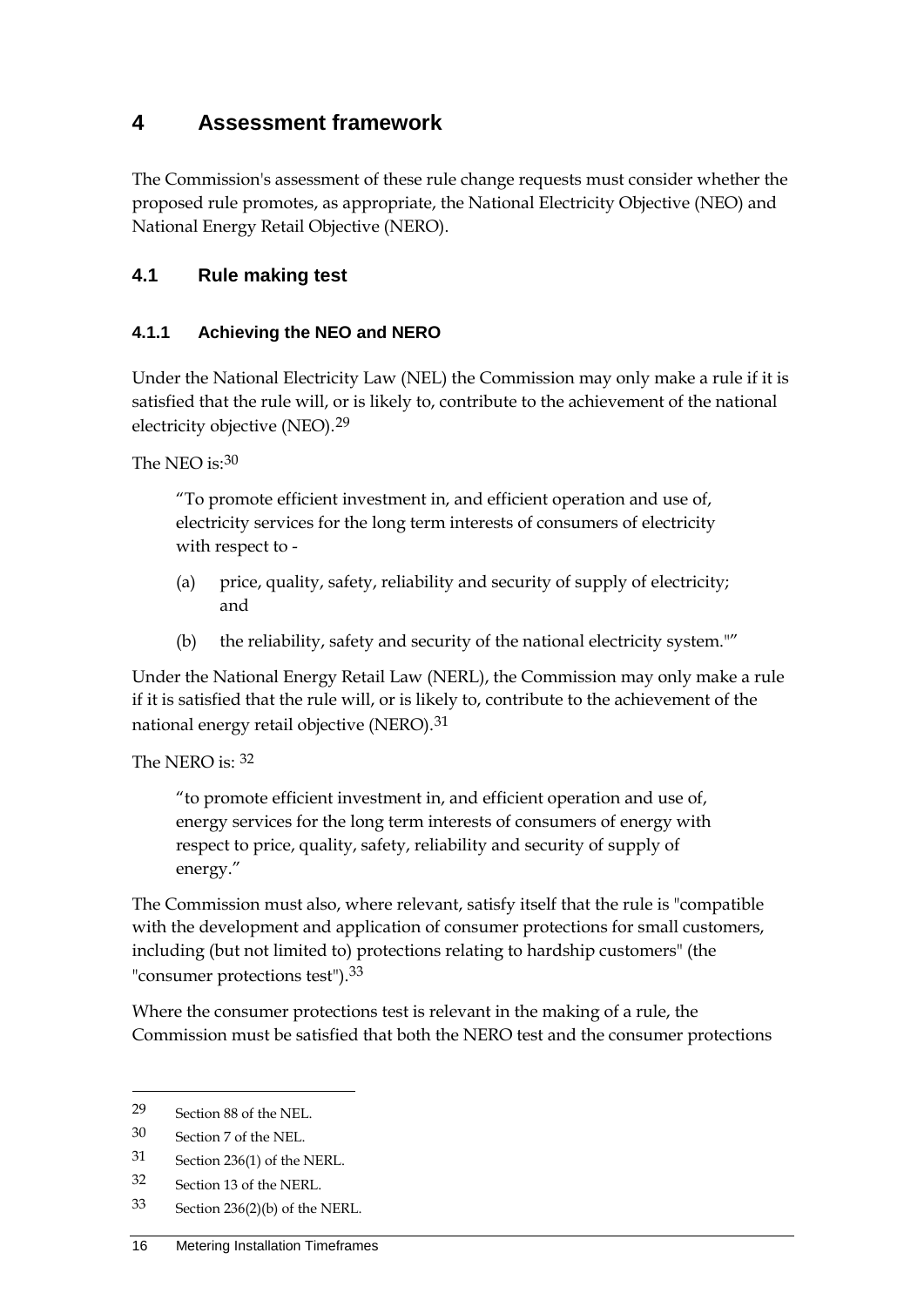test have been met.<sup>[34](#page-20-1)</sup> If the Commission is satisfied that one test, but not the other, has been met, the rule cannot be made.

There may be some overlap in the application of the two tests. For example, a rule that provides a new protection for small customers may also, but will not necessarily, promote the NERO.

#### **4.1.2 Making a more preferable rule**

Under s. 91A of the NEL and s. 244 of NERL, the Commission may make a rule that is different (including materially different) to a proposed rule (a more preferable rule) if it is satisfied that, having regard to the issue or issues raised in the rule change request, the more preferable rule will or is likely to better contribute to the achievement of the NEO and NERO (respectively).

#### **4.1.3 Northern Territory**

-

From 1 July 2016, the NER, as amended from time to time, apply in the Northern Territory, subject to derogations set out in Regulations made under the Northern Territory legislation adopting the NEL.[35](#page-20-2) Under those Regulations, only certain parts of the NER have been adopted in the Northern Territory.[36](#page-20-3) As the proposed rule relates to parts of the NER that currently do not apply in the Northern Territory, (that is chapter 7 of the NER), and any consequential changes to other chapters of the NER will have no practical effect in the Northern Territory (for example if transitional arrangements were introduced under Chapter 11 of the NER), the Commission does not consider that the proposed rule needs to be assessed against additional elements set out under the Northern Territory legislation.<sup>[37](#page-20-4)</sup>

#### <span id="page-20-0"></span>**4.2 Proposed assessment framework**

To determine whether the proposed rules would be likely to promote the NEO and NERO, the Commission will assess the rule change requests against an assessment framework. The framework may be refined during the rule change process.

The relevant considerations in the above objectives are the promotion of efficient investment and operation of energy services for the long term interests of consumers of electricity with respect to prices.

<span id="page-20-1"></span><sup>34</sup> That is, the legal tests set out in s. 236(1) and (2)(b) of the NERL.

<span id="page-20-2"></span><sup>35</sup> National Electricity (Northern Territory) (National Uniform Legislation) (Modifications) Regulations 2017.

<span id="page-20-3"></span><sup>36</sup> For the version of the NER that applies in the Northern Territory, refer to: www.aemc.gov.au/regulation/energy-rules/national-electricity-rules-northern-territory.

<span id="page-20-4"></span><sup>37</sup> See section 14A of Schedule 1 to the National Electricity (Northern Territory) (National Uniform Legislation) Act 2015, inserting section 88(2a) into the NEL as it applies in the Northern Territory and section 14B of Schedule 1 to the National Electricity (Northern Territory) (National Uniform Legislation) Act 2015, inserting section 88AA into the NEL as it applies in the Northern Territory.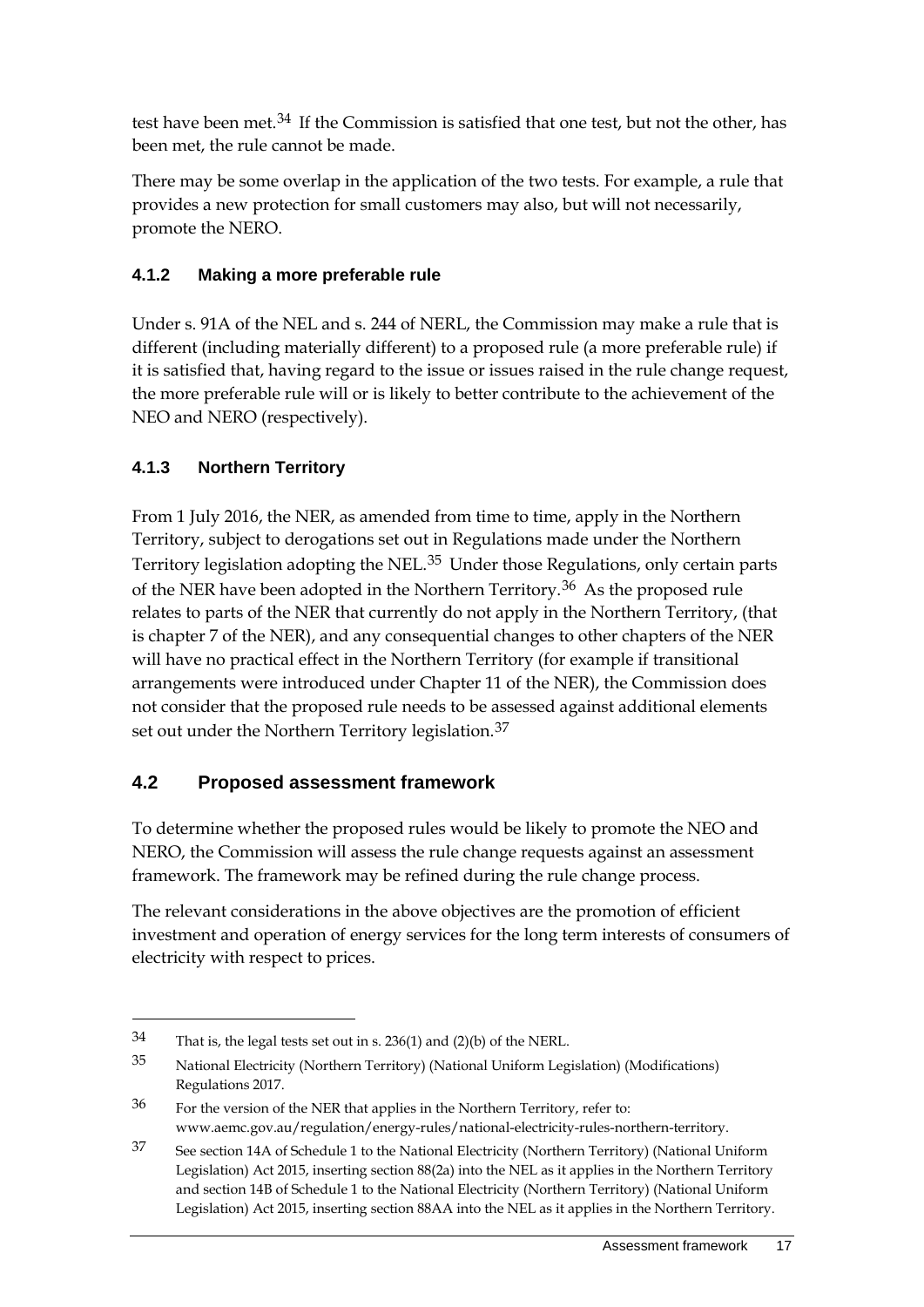The rule change requests suggest a number of options that may improve the speed and customer experience with respect to meter installation and replacement. It is argued that this will improve consumer access to new services supported by advanced meters and improve customer experience through increased certainty around timeframes and access to information. It is also argued that the proposed changes will increase efficiency and therefore reduce costs.

At this stage, the Commission is seeking stakeholder views on its proposed assessment framework which includes the following criteria to assess whether the proposed rule is likely to promote the NEO and NERO, namely the impact the rule has on:

- **Efficient use of energy**: Currently, customers who cannot get timely installation of an advanced meter may miss out on benefits from new services that can help customers manage their energy use and costs, and may lose confidence in participating in such services. The Commission will consider whether the proposals put forward by the rule proponents may help to improve this.
- **Efficient provision of energy services**: Current metering obligations may result in retailers undertaking inefficient processes leading to consumers bearing higher costs. In addition, delays in the installation of advanced meters may adversely affect the development of the energy services market. The Commission will consider whether the proposals put forward by the rule proponents may help to address these issues.
- **Consumer protection**: Currently, customers seeking installation of new advanced meters have limited certainty or control over the timing of their installation. The Commission will consider whether the proposals put forward by the rule proponents may improve this. Other changes put forward by the rule proponents may improve the efficiency of the meter installation process and reduce costs for retailers and metering businesses, but in doing so may reduce the consumer protections in the rules and adversely impact on consumers. The Commission will consider the impacts of the proposed changes on consumer protections, including whether the proposed changes are consistent with the consumer protections test in the NERL.
- **The regulatory and administrative burden**: The Commission intends to consider the benefits of the proposed rule changes against the implementation costs. Some or all of the implementation costs would likely be passed through to consumers in a workably competitive market. If implementation costs are significant, they may also adversely affect the deployment of advanced meters. Retailers may be unwilling to absorb those costs and may therefore deploy fewer advanced meters, unless required to for a new connection or to replace a faulty meter. Also customers may be unwilling to pay additional costs that are passed through and may instead elect to retain their existing manually read meters for longer.

The proposed rules will be assessed against the relevant counterfactual of not making the proposed changes. That is, against the current arrangements with regard to meter installation and replacement, notification obligations and telephone support for life support customers.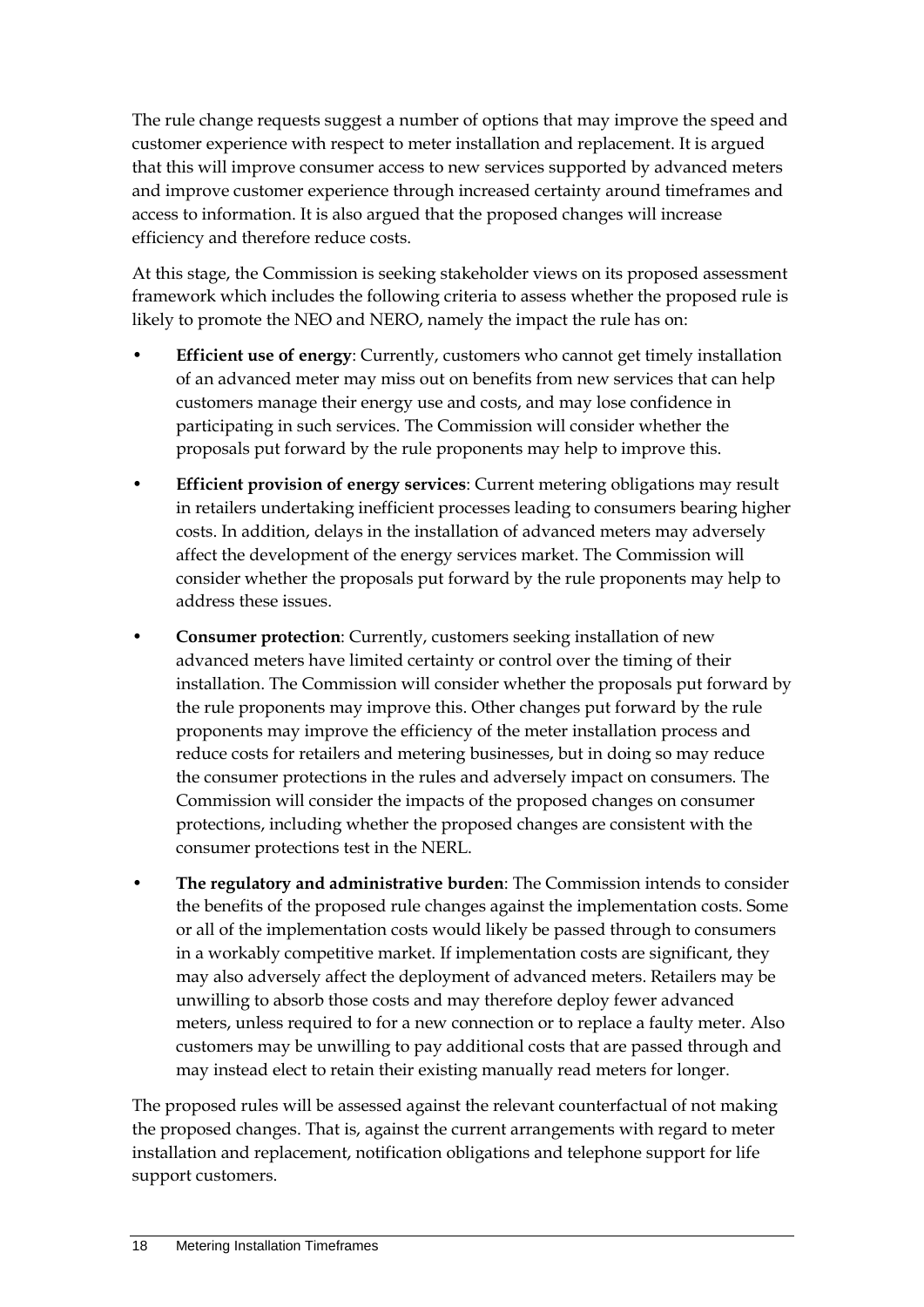# <span id="page-22-0"></span>**5 Issues for Consultation**

Taking into consideration the assessment framework, a number of issues have been identified for initial consultation. Stakeholders are encouraged to comment on these issues as well as any other aspect of the rule change request or this paper, including the proposed assessment framework.

### <span id="page-22-1"></span>**5.1 Requirements for meter installation timeframes**

As discussed in chapter 2, there are currently few requirements regarding the timeframes in which electricity meters must be installed. The notable exception is the requirement for a metering coordinator to arrange for the repair or replacement of a faulty meter within ten business days of being notified of the malfunction.<sup>[38](#page-22-2)</sup>

The principle that appears to underlie the current approach in the NER is that a timeframe is imposed where there is a malfunctioning meter due to the material impact on:

- settlement: if the meter is not recording electricity flows to the customer there will be a mismatch between usage across the NEM and metered usage, which affects the accuracy of settlement data
- the customer: where the faulty meter causes a supply outage, although we understand that faulty meters will rarely, if ever, result in supply outages.

In other situations where a new or replacement meter is being installed, there are no specified timeframes in which retailers and metering businesses must complete the installation. While some jurisdictional service standards on distributors include timeframes for the connection process (that is, for new supply), this has no bearing on the retailer or metering business with regard to the metering installation.

The rule proponents have suggested changing the timeframes imposed on retailers and metering businesses to install a customer's meter:

- Minister Frydenberg proposed that a retailer should use its best endeavours to provide new and replacement metering installations on a date agreed with the customer, or otherwise within six business days of any preconditions being met. This obligation would apply to all situations in which a new or replacement meter is installed, except that we understand it is not intended to apply for malfunctioning meters where an existing obligation applies.
- The AEC proposed extending the timeframes in which malfunctioning meters must be repaired or replaced from ten business days to 20 business days.

In considering whether metering installation timeframes should be imposed in new and replacement situations, the Commission is interested to understand the benefits

<span id="page-22-2"></span><sup>38</sup> Clause 7.8.10(a) of the NER.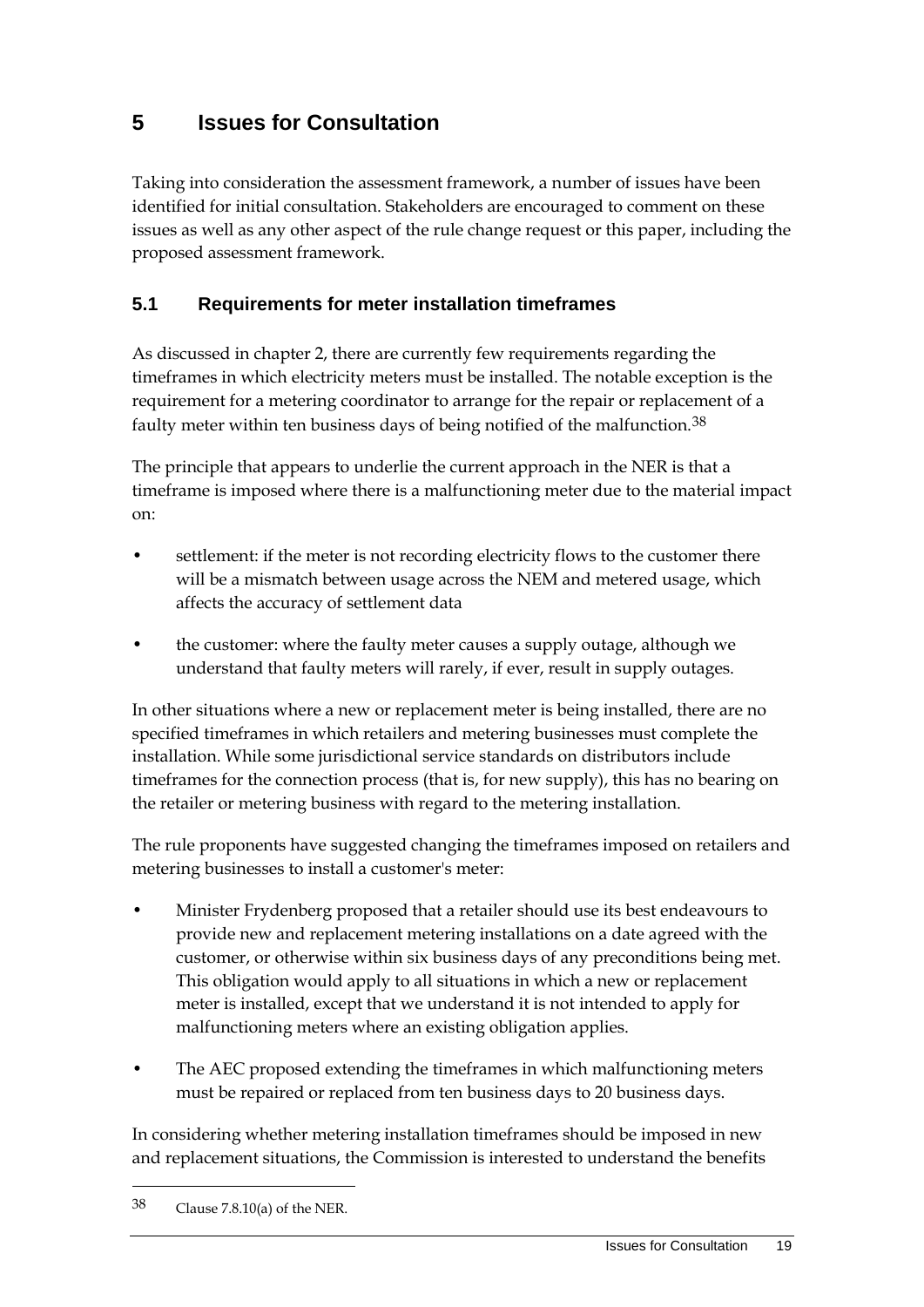and costs of doing so. In particular, the Commission will consider whether imposing a timeframe on the provision of metering services will lead to better outcomes for consumers.

Other than for malfunctioning meters, the NER have never imposed a timeframe on distributors or retailers for installation of meters or completion of connections. However, the connection requirements on distributors in some jurisdictions have imposed maximum timeframes for the connection process, which prior to the implementation of the metering competition rules in December 2017 included the installation of a meter. As discussed in section 2.2, the Commission is aware of connection timeframes in South Australia and Victoria. In the other jurisdictions, there are no such connection timeframes imposed on distributors.

These jurisdictional obligations only apply to new connections. The Commission understands that no jurisdictional instruments currently impose, or have previously imposed, installation timeframes for replacement meters, for example for malfunctioning meters or where a customer requests an upgraded meter due to the installation of solar.

The Minister's proposal also suggested that the timeframe for new and replacement scenarios would commence after a number of preconditions are met. For faults, the existing ten day timeframe in the NER starts when the metering coordinator is notified of the fault. The Commission is seeking feedback on the types of steps that would need to occur before the retailer and metering coordinator can commence the steps necessary to install the meter in other scenarios.

#### **Question 1 Requirements for meter installation timeframes**

- **1.1. What are the benefits to customers of imposing installation timeframes in new and replacement situations?**
- **1.2. What are the expected costs of imposing installation timeframes?**
- **1.3. Should there be different requirements for different types of installation scenarios and why?**
- **1.4. Should the current timeframe in the NER for the replacement of malfunctioning meters be amended? If so, what is the appropriate timeframe?**
- **1.5. If a timeframe was imposed for new and replacement situations, at what point should the 'clock' start? That is to say, what preconditions would need to be met before the relevant timeframe should commence for each of the different types of installation scenarios?**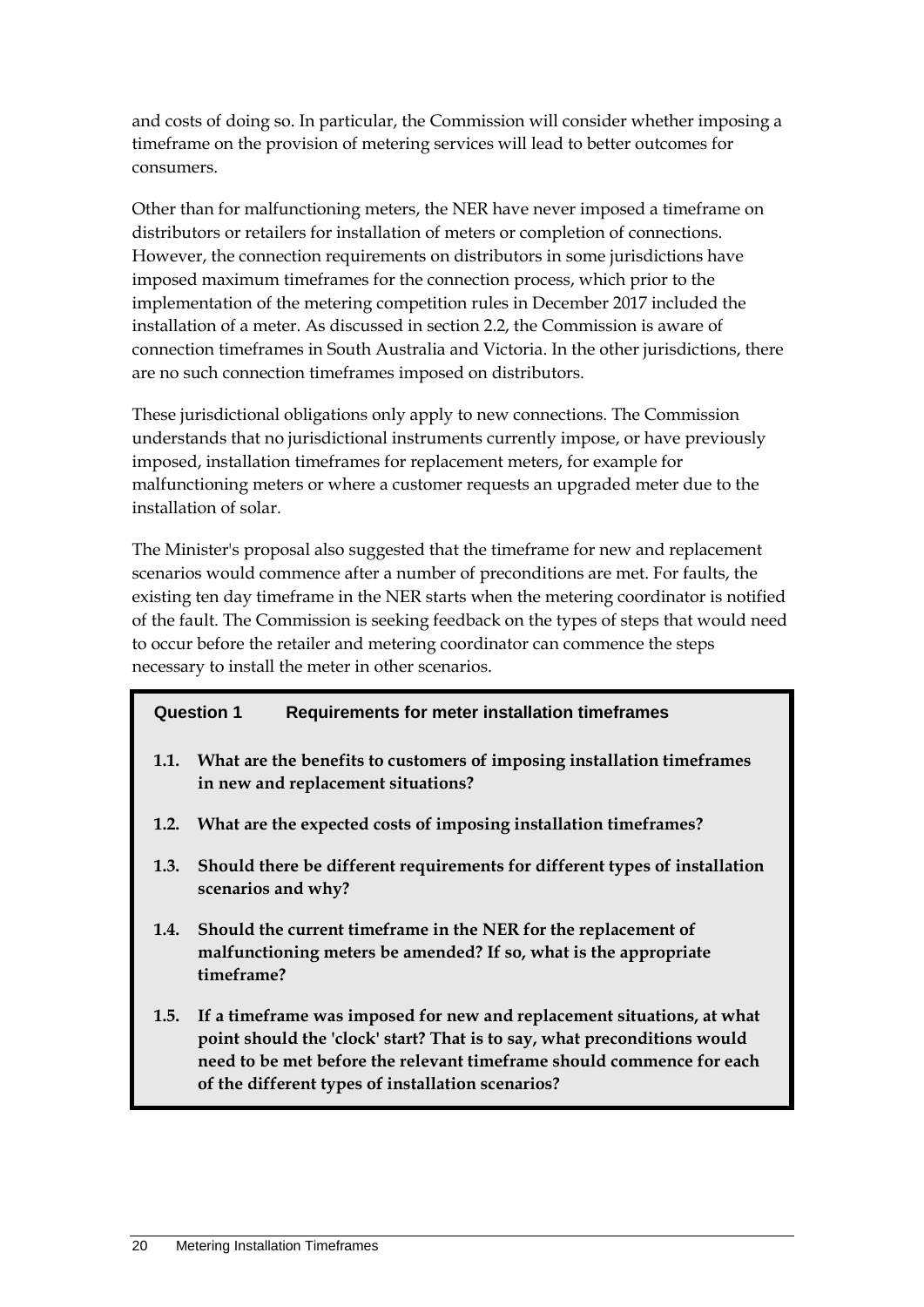### <span id="page-24-0"></span>**5.2 Potential measures to improve the meter installation process**

Under the NER and NERR, a number of steps need to occur before a retailer and metering coordinator can complete the installation of a new or replacement meter.

Minister Frydenberg's rule change request notes that additional obligations also apply under jurisdictional instruments, such as jurisdictional safety requirements. If a maximum timeframe is imposed then, depending on when the clock starts for measuring that timeframe, it may not be possible for retailers and metering coordinators to comply with Minister Frydenberg's proposed six day timeframe (albeit proposed on a 'best endeavours' basis) while also complying with all other current obligations under the NER, NERR and jurisdictional instruments.

This challenge could be addressed through a combination of:

- the issues discussed above regarding the appropriate time period for any new obligation and the preconditions that must be met before the clock starts
- the issues discussed in this section regarding potential changes to help speed up the installation process.

The AEC has made several proposals that may help to minimise the timeframes to install meters. These include:

- allowing the customer and retailer to agree to a planned interruption notice period that is shorter than four days
- allowing a customer to agree to the installation of a new deployment meter and waive the notification process.

The existing process requirements were imposed on retailers through the competition in metering rule change. To aid stakeholder feedback, this section sets out the rationale provided in the final rule determination, and draws out how the proposals could potentially be implemented and the possible implications.

#### **5.2.1 Shorter planned interruption notice**

Under the NERR, retailers are able to arrange a retailer planned interruption to their customer's electricity supply provided that the interruption is for the purposes of installing, maintaining, repairing or replacing an electricity meter. Retailers are unable to carry out unplanned interruptions, which are carried out exclusively by the distributor. For both retailer planned interruptions and distributor planned interruptions, the customer must be notified at least four business days before the outage.[39](#page-24-1)

The issue of whether a retailer should be able to arrange a planned interruption within a period of less than four business days with the customer's agreement was considered

<span id="page-24-1"></span><sup>39</sup> Clauses 59C(2) (retailer) and 90(1) (distributor) of the NERR.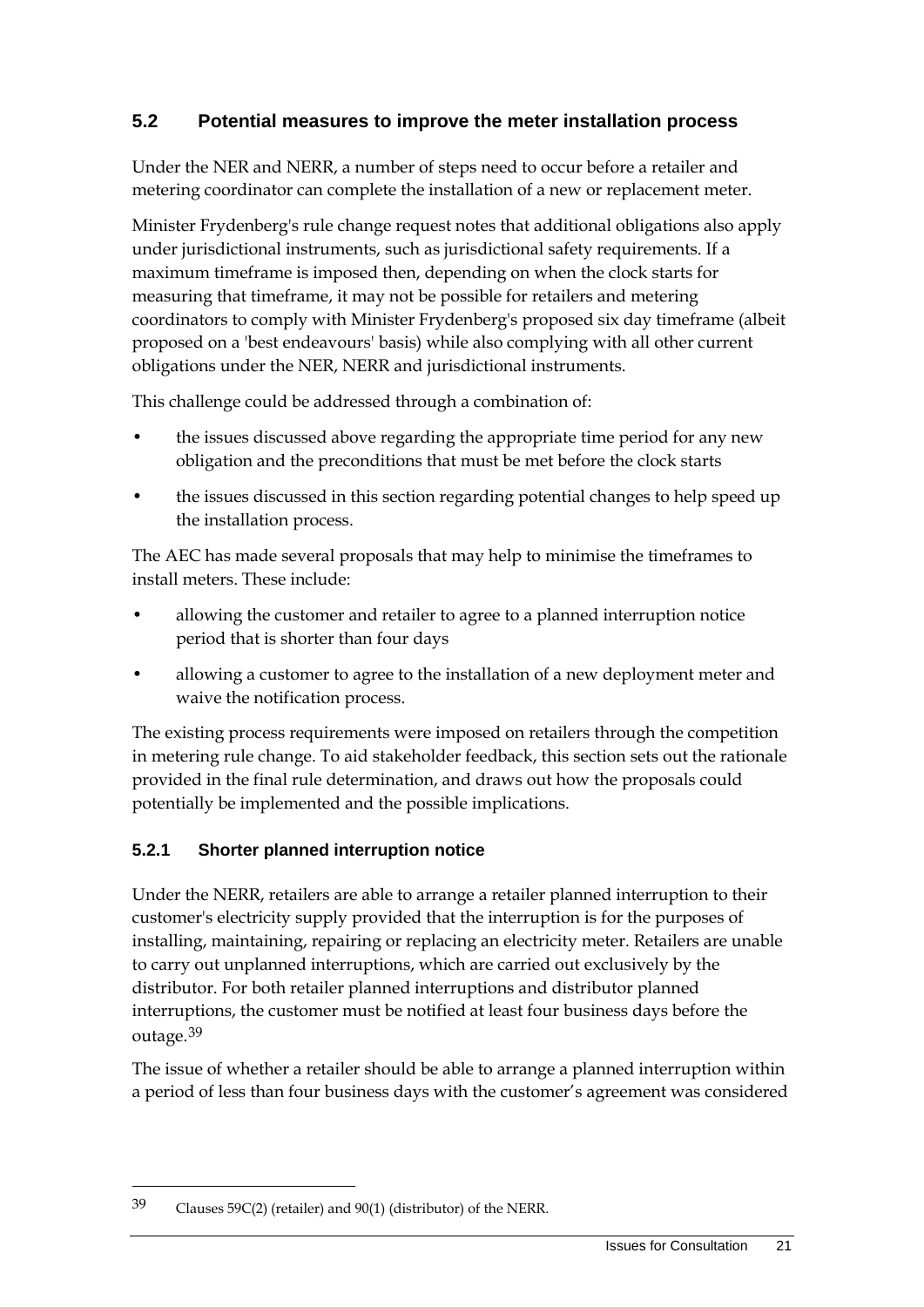in the competition in metering final rule determination. In the final determination, the Commission decided it was appropriate that:<sup>[40](#page-25-0)</sup>

"the same obligation to notify the customer at least four business days before the date of the interruption apply to both retailer planned interruptions and distributor planned interruptions. These minimum requirements allow customers sufficient time to plan for the interruption. Consistent with the DNSP's existing obligations to notify customers of planned interruptions under rule 90(1) of the NERR, the final rule permits retailers to provide notification of a retailer planned interruption by any appropriate means. This rule provides retailers, who often have more customer information than the DNSP, flexibility in the means by which they notify their customers about interruptions, for example by email or text messaging."

In the final rule determination, the Commission stated that the intention was that the rules related to distributor planned interruptions were to be applied equally to retailer planned interruptions, given the impact on the customer is the same whether the distributor or retailer is carrying out the interruption.<sup>[41](#page-25-1)</sup>

However, in its rule change request the AEC noted that the jurisdictional derogations in Queensland and New South Wales enabled the distributor and customer to agree a preferred date for a planned interruption for the purposes of meter replacement or repair. Jurisdictional governments have not made similar derogations in relation to retailers' new planned interruption obligations.[42](#page-25-2)

The AEC has proposed that customers should be able to agree with the retailer an alternative date for a planned interruption, even if this falls within the minimum four day notification period. As noted in section 3.3, the AEC considered this would enable meters to be installed in a more timely and efficient manner, ultimately lowering costs for the industry and consumers.

However, the four day notification period provides a consumer protection as it provides opportunity for a customer to prepare for the planned interruption. While the AEC's proposal focuses on consumers being able to choose or agree to a date and time for the planned interruption, the Commission is interested in feedback on the implications of altering this consumer protection and how any risks could be managed, including:

- How would the customer's agreement to the shorter timeframe be secured and verified?
	- Could agreement occur over the phone or would it need to be in writing?
	- Could agreement occur with the metering provider or should it be agreed with the retailer?
- Whether the proposal should apply to life support customers?

<span id="page-25-2"></span><span id="page-25-0"></span><sup>40</sup> AEMC, Expanding competition in metering and related services, Final rule determination, 26 November 2015, p. 207.

<span id="page-25-1"></span><sup>41</sup> ibid, p. 205.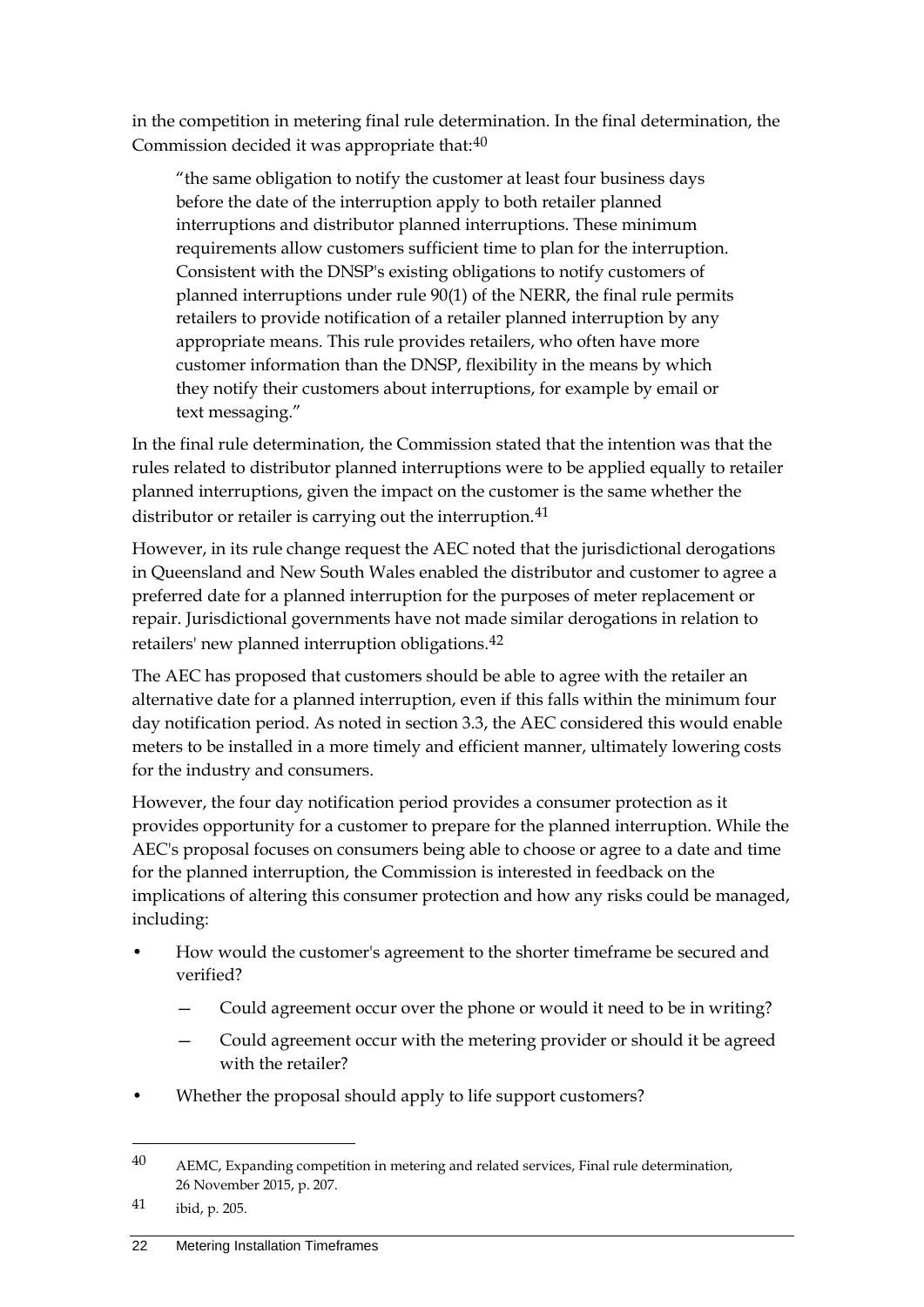#### **5.2.2 Customer notification process for new meter deployments**

Under the NERR, a retailer is able to deploy advanced metering to its customers where it sees a business case to do so, as a "new meter deployment". In these cases, the existing meter is still functional and would not otherwise need to be replaced. The NERR allows for customers to opt out of the deployment and retain their existing meter, and sets out a notification process for the retailer to provide customers the opportunity to opt out of the new meter deployment.

The retailer must provide two written prior notifications to the customer:<sup>[43](#page-26-0)</sup>

- the first no earlier than 60 business days and no later than 25 business days before the proposed installation
- the second no earlier than ten business days after the first notice and no later than 15 business days before the proposed installation.

These notifications must include, among other things, that the customer may opt out of the proposed new meter deployment by informing the retailer.

The written notification process gives the customer sufficient information and time to make an informed decision about whether to opt out of the new meter deployment. A customer may opt out at any time after receiving the first notice, up until the date specified in the notification (the last opt out date), which must be no earlier than seven business days before the proposed installation date.[44](#page-26-1)

The AEC has proposed that a customer should be able to authorise the retailer to undertake the meter deployment and waive their right to the opt-out notification process, so long as the consent is communicated in a manner that can be verified. This 'early consent' would be able to occur at any time, and as a result the retailer would not be required to comply with the notification requirements in rule 59A of the NERR.

Given the notification process for new meter deployments may take up to 60 business days, this proposal may enable retailers to deploy meters at a faster rate, where the customer has provided early consent. Both customers and retailer may benefit from being able to access the products and services available from the advanced meters sooner.

However, this proposal would remove the ability for customers to change their mind on consenting to a new meter deployment, as they would have waived their right to opt out of the deployment. In addition, rule 59A sets out content requirements for the notifications to customers. The AEC has not proposed any requirements to guide how early consent would be obtained by the retailers, except that it must be communicated in a manner that can be verified.

<sup>42</sup> AEC, rule change request, *metering installations - planned interruptions*, p. 1.

<span id="page-26-0"></span><sup>43</sup> Clause 59A(2) of the NERR.

<span id="page-26-1"></span><sup>44</sup> AEMC, Expanding competition in metering and related services, Final rule determination, 26 November 2015, section C2.5.2.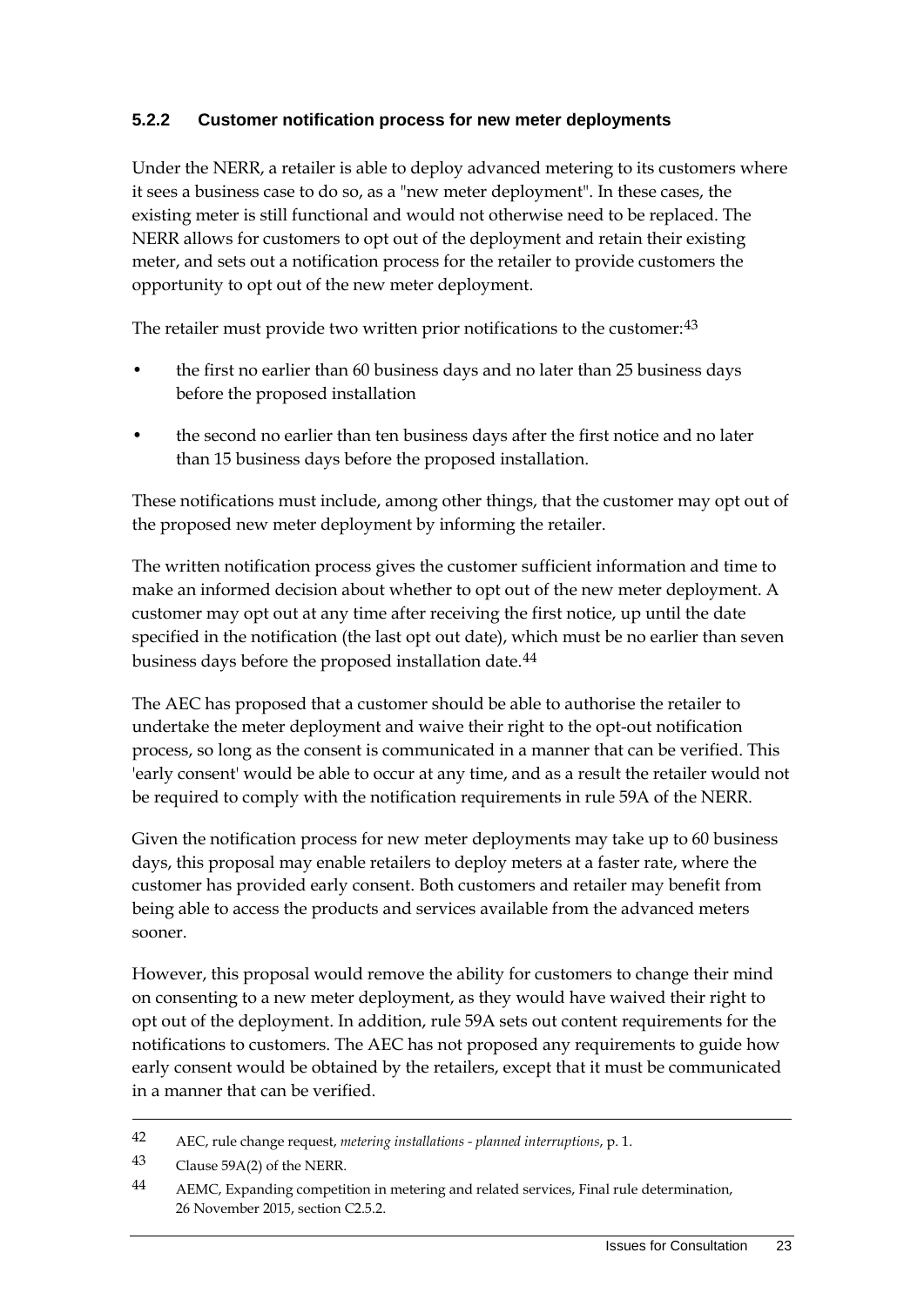The Commission is seeking clarification on the issues caused by the current notification process and the implications of the proposal, including:

- What are the consumer benefits of this change? While the Commission is aware of numerous customer complaints regarding installation timeframes for new connections and customer requested meter upgrades, the Commission is not currently aware of customer concerns regarding installation delays for new meter deployments that are instigated by the retailer without any request from a customer for a new meter.
- Would retailers use such a rule to reduce installation timeframes in practice? For example, the planned new meter deployment would likely occur across an area of customers on the specified date, to maximise the efficiency of the metering provider. If some customers have provided early consent for the new meter deployment, it may not be efficient for the metering provider to install a new meter at those premises on an earlier date.
- The notification requirements and the customer's ability to opt out of the new meter deployment provide a consumer protection. The current opt-out notice provisions contain content requirements so that customers can make an informed decision about whether to accept the new meter deployment or opt-out, and also enable customers to change their mind up to the last opt-out date. The proposed changes do not contain similar protections. Is that appropriate? If there is evidence of customer confusion in some circumstances, is a more targeted change appropriate, for example allowing a customer to consent after receiving the first opt-out notice and waive the requirement for a second notice?

#### **5.2.3 Other options to minimise installation timeframes**

There may be other opportunities to minimise the timeframes needed to install a customer's meter.

For example, in the AEC's rule change request, it sets out that the process to nominate and appoint the metering coordinator and metering provider can take four business days. This is because under current AEMO procedures these roles are appointed sequentially and the MSATS Consumer Administration and Transfer Solution procedure contains mandatory objection periods whenever a change request is initiated.[45](#page-27-0) The Commission is interested in whether there may be opportunities to reduce installation timeframes by streamlining these requirements and the implications of potential changes such as enabling roles to be appointed at the same time.

The Commission is also interested in whether there are any other options that would help to minimise the processes and timeframes involved in meter installation or replacement, without compromising safety or consumer protections.

<span id="page-27-0"></span><sup>45</sup> AEC, Rule change request, *Meter installation - planned interruptions*, p. 6.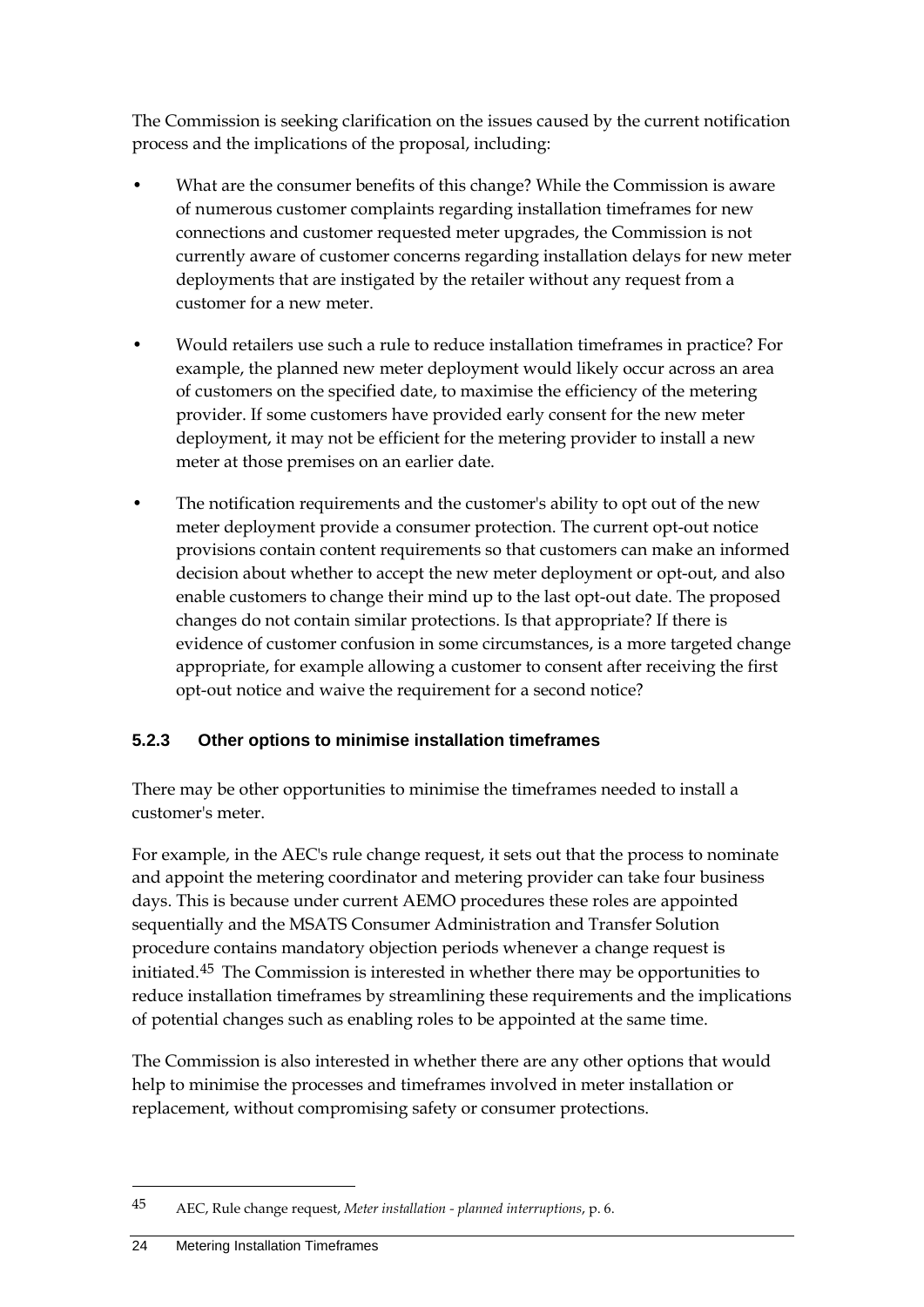| <b>Question 2</b> |                                                                                                                                                                                | Potential measures to improve the meter installation<br>process                                                                                                                                                                                                                                                                           |  |  |
|-------------------|--------------------------------------------------------------------------------------------------------------------------------------------------------------------------------|-------------------------------------------------------------------------------------------------------------------------------------------------------------------------------------------------------------------------------------------------------------------------------------------------------------------------------------------|--|--|
| 2.1.              |                                                                                                                                                                                | For each of the options to minimise process timeframes above (planned<br>interruption notices and the customer notification process):                                                                                                                                                                                                     |  |  |
|                   | (a)                                                                                                                                                                            | What are the benefits of the proposal?                                                                                                                                                                                                                                                                                                    |  |  |
|                   | (b)                                                                                                                                                                            | What costs and risks for participants and consumers would be<br>involved in implementing the proposal? How could these costs and<br>risks be managed, for example through limitations in the NERR on<br>the circumstances in which: planned interruption timeframes could<br>be reduced; or new meter deployment notices could be waived? |  |  |
|                   | (c)                                                                                                                                                                            | Is there any new information that is now available following<br>implementation of the competition in metering rules that should<br>change how the Commission considered these issues in the final<br>rule determination?                                                                                                                  |  |  |
| 2.2.              | Are there any other options that would help to minimise the processes<br>and timeframes involved in meter replacement, without compromising<br>safety or consumer protections? |                                                                                                                                                                                                                                                                                                                                           |  |  |

#### <span id="page-28-0"></span>**5.3 Other issues related to planned interruption notices**

The AEC has raised further specific issues related to planned interruption notices, including proposals that:

- the enquiry line for planned interruption notices should not be required to be a 24 hour phone line
- the requirement to provide planned interruption notices to large customers should be removed.

These requirements were imposed on retailers through the competition in metering rule change. This section sets out the rationale provided in the final rule determination and draws out some of the implications of the proposals to aid stakeholder feedback.

#### **5.3.1 24 hour enquiry line**

As discussed above, retailers must provide a planned interruption notice to customers at least four business days prior to an interruption for metering work. The NERR set out minimum content requirements for this notification, including the expected date, time and duration of the interruption, a 24 hour telephone number for enquiries, and a statement that any enquiries about the interruption be directed to the retailer.<sup>[46](#page-28-1)</sup>

<span id="page-28-1"></span><sup>46</sup> Clause 59C(4) of the NERR.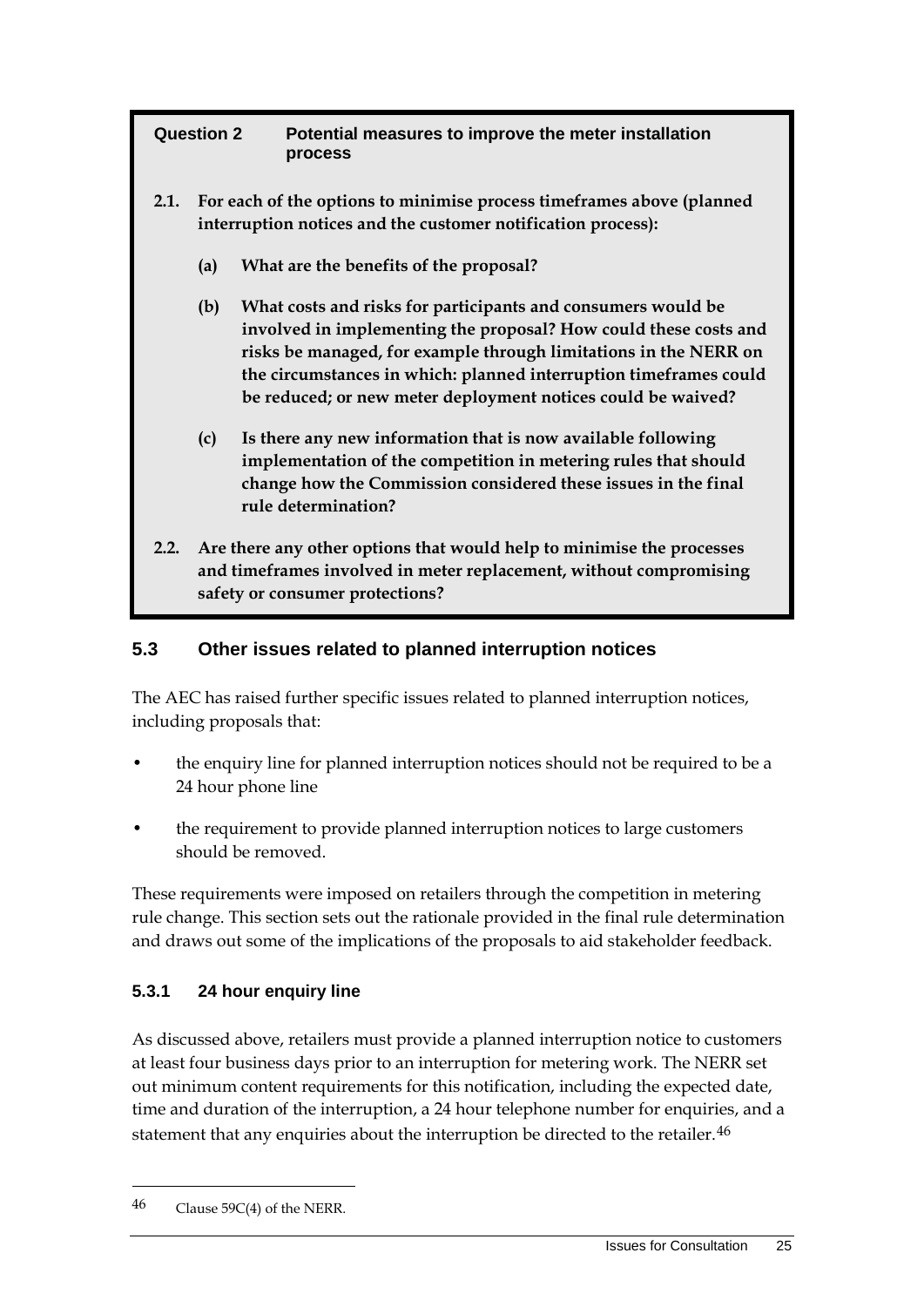These minimum content requirements mirror the notification requirements on distributors in carrying out planned interruptions.

The AEC proposed that the requirement for retailers to provide a 24 hour enquiry line for planned interruption notices is unnecessary, and instead proposed that they provide an enquiry line during business hours. This would not affect the emergency phone line provided for life support customers.[47](#page-29-0)

If this option were implemented, customers that receive a planned interruption notice would only be able to contact the retailer to ask questions or change the appointment time during business hours. The core business phone hours may depend on the retailer.

The Commission notes that the NERR do not require that planned interruptions only occur during business hours. As a result, if this change was made and a retailer planned interruption occurred outside of business hours, the customer would be unable to contact the retailer to enquire about the reasons for the interruption and its expected duration. This could cause significant confusion and inconvenience for customers. It could also potentially result in additional costs for distributors as customers instead contact the distributor to try to determine if the interruption was caused by a distributor planned or unplanned interruption.

The Commission also notes that retailers must, from 1 February 2019, also provide a 24 hour phone line for life support customers.<sup>[48](#page-29-1)</sup> Given a 24 hour phone line would be provided for life support customers, the Commission is particularly interested in understanding the cost savings of not providing a 24 hour phone line for planned interruption notice enquiries, and whether this outweighs the benefits customers may receive from having access to a 24 hour enquiry phone line.

#### **5.3.2 Planned interruption notices for large customers**

The requirements discussed above to provide planned interruption notices apply to both small customers and large customers. They also apply to both retailer planned interruptions and distributor planned interruptions, and prior to the commencement of the competition in metering rule change applied to the planned interruptions of distributors.[49](#page-29-2)

The requirement for a retailer to provide a planned interruption notification to large customers was considered in the competition in metering final rule. The Commission

<span id="page-29-0"></span><sup>47</sup> Life support customers are currently provided with a 24 hour emergency phone line for the distributor. Clause 124(1)(e) of the NERR. From 1 February 2019 the retailer will also be required to provide a 24 hour phone line for life support customers.

<span id="page-29-1"></span><sup>48</sup> National Energy Retail Amendment (Strengthening protections for customers requiring life support equipment) Rule 2017 No. 3, Sch 1 s. 2, substituted rule 124(1)(b)(vi).

<span id="page-29-2"></span><sup>49</sup> Division 5 of Part 4 of the NERR (which contains the distributor planned/unplanned interruption obligations) is not expressed to apply only to small customers. Therefore the notification requirements for planned interruptions apply to both small customers and large customers.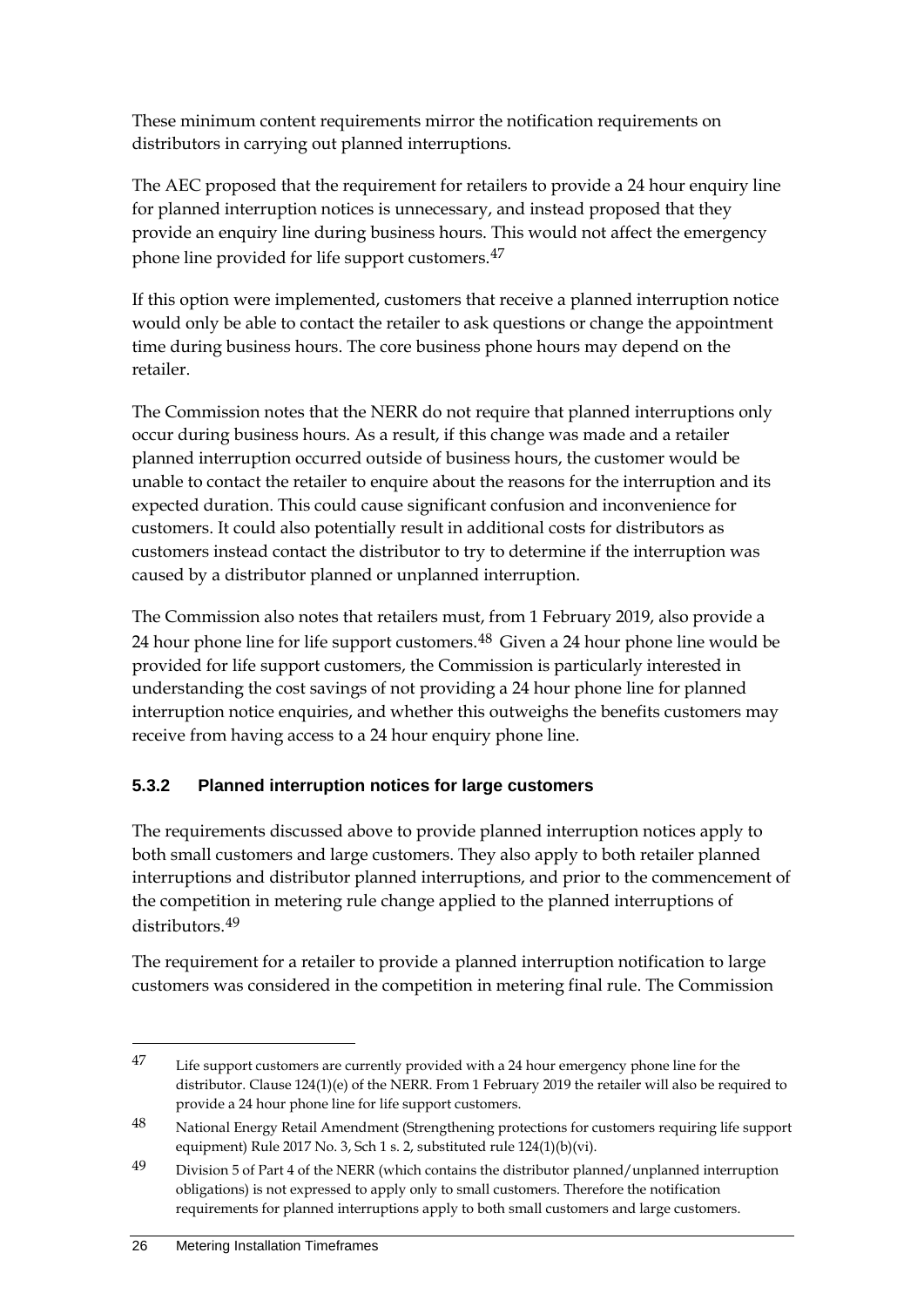decided that the requirement on retailers should mirror the requirement on distributors to provide such notifications.<sup>[50](#page-30-0)</sup>

The AEC raised the issue that many large customers that have CT connections are not affected by outages when their meter is being replaced. Such customers do not need to receive a planned interruption notice when metering work is being carried out, as there is no interruption of supply.[51](#page-30-1)

The AEC noted that the retailer does not have access to information about which customers have CT connections and therefore must send a planned interruption notice to any of its large customers for which metering work is being carried out.

To address this issue, the AEC proposed that retailers should not be required to provide planned interruption notices to large customers.

The Commission is seeking further feedback on the costs and benefits of providing planned interruption notices for large customers.

If this change was made, large customers without CT meters will experience a supply interruption when metering work is carried out but will receive no notification of that outage. Such an outage could have very significant impacts for these customers.

Combined with the proposed change to the 24 hour enquiry line, these changes could mean that large customers experience an interruption with no notice outside of business hours but are unable to contact their retailer to enquire about the reasons for the outage or its expected duration.

In addition, even if a large customer with a CT meter will not be affected by an outage, there may still be value for the large customer to know when its meter will be replaced.

#### **Question 3 Other issues related to planned interruption notices**

- **3.1. For each of the proposals related to planned interruption notices (the 24 hour enquiry line and notices to large customers):**
	- **(a) What are the benefits of the proposal?**

- **(b) What costs and risks for participants and consumers would be involved in implementing the proposal? How could these costs and risks be managed?**
- **(c) Is there any new information that is now available following implementation of the metering competition rules that should change how the Commission considered these issues in the final rule determination?**

<span id="page-30-0"></span><sup>50</sup> AEMC, Expanding competition in metering and related services, Final rule determination, 26 November 2015, p. 216.

<span id="page-30-1"></span><sup>51</sup> The definition of retailer planned interruption in rule 59B of the NERR is "an interruption to the supply of electricity to a customer that: is for the purposes of installing, maintaining, repairing or replacing an electricity meter."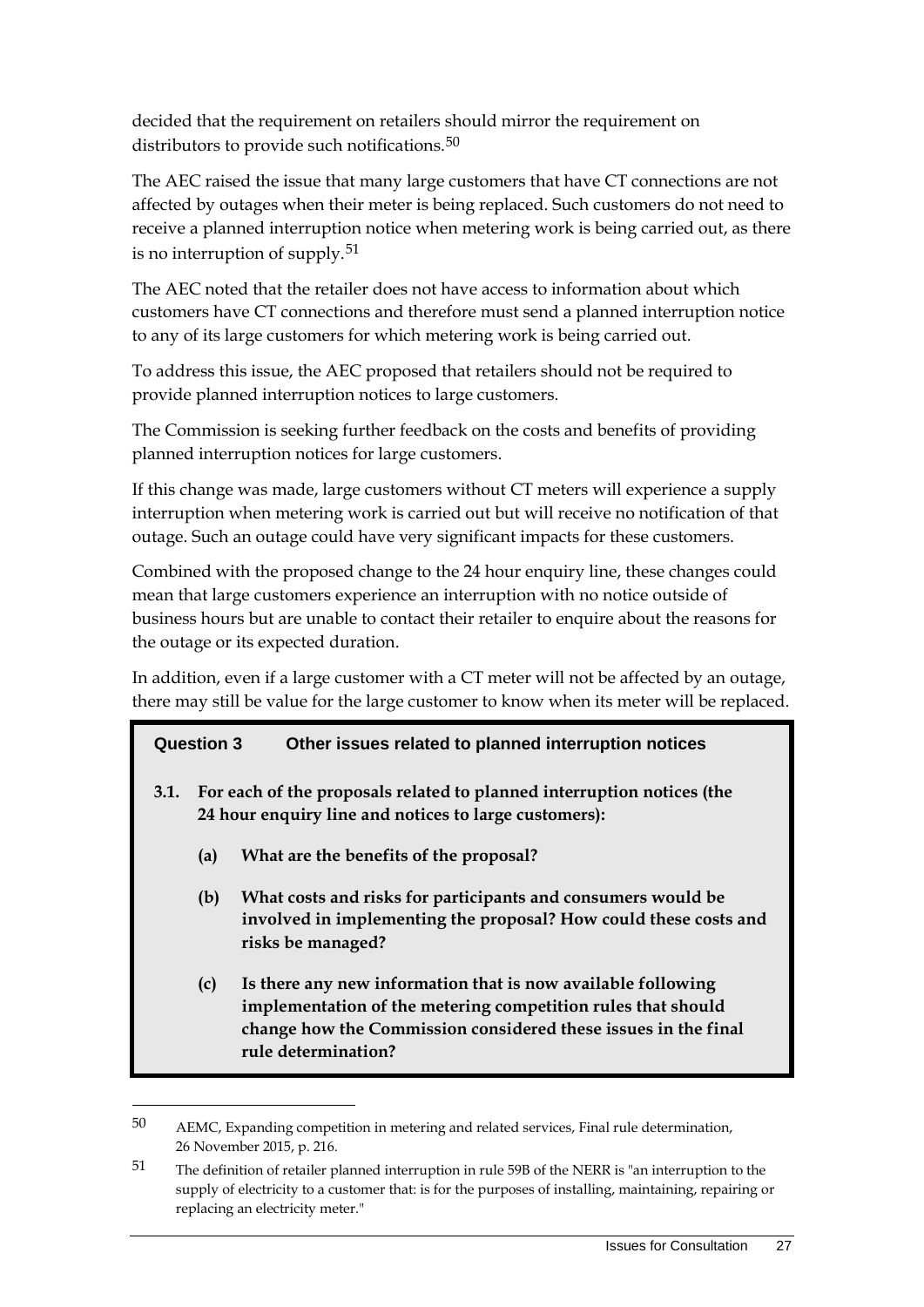# <span id="page-31-0"></span>**6 Lodging a submission**

The Commission has published a notice under s. 95 of the NEL and s. 251 of the NERL for this rule change proposal inviting written submissions. Submissions are to be lodged online or by mail by **Thursday, 12 July 2018** in accordance with the following requirements.

Where practicable, submissions should be prepared in accordance with the Commission's Guidelines for making written submissions on rule change requests<sup>[52](#page-31-3)</sup> The Commission publishes all submissions on its website subject to a claim of confidentiality.

All enquiries on this project should be addressed to Ed Chan on (02) 8296 7800.

### <span id="page-31-1"></span>**6.1 Lodging a submission electronically**

Electronic submissions must be lodged online via the Commission's website, www.aemc.gov.au, using the "lodge a submission" function and selecting the project reference code ERC0236. The submission must be on letterhead (if submitted on behalf of an organisation), signed and dated.

### <span id="page-31-2"></span>**6.2 Lodging a submission by mail**

The submission must be on letterhead (if submitted on behalf of an organisation), signed and dated. The submission should be sent by mail to:

Australian Energy Market Commission PO Box A2449 Sydney South NSW 1235

The envelope must be clearly marked with the project reference code ERC0236.

<span id="page-31-3"></span><sup>52</sup> This guideline is available on the Commission's website: www.aemc.gov.au.